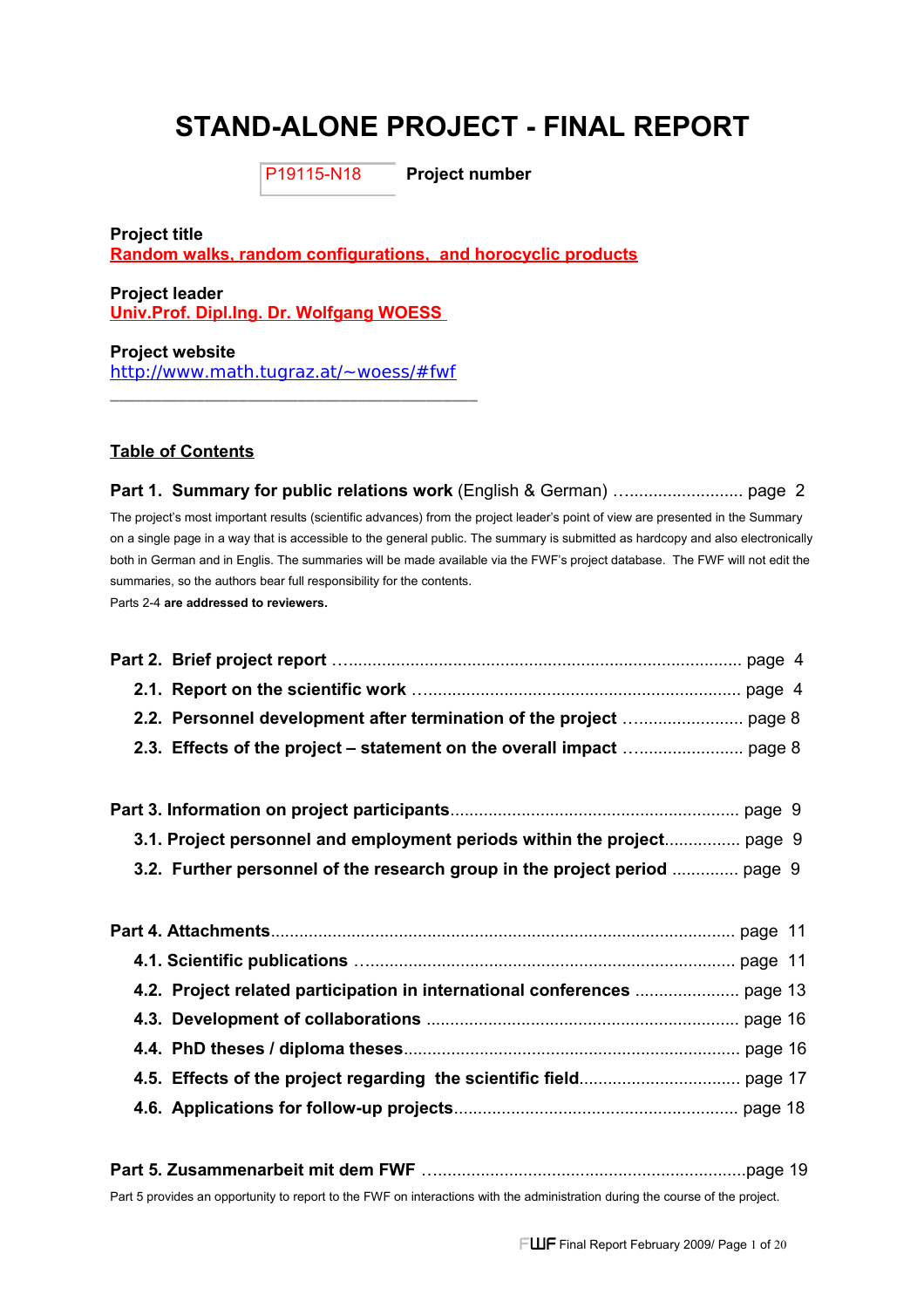## **1. Summary for public relations work**

**English.** A random walk is a random process on a graph (network), where a particle (walker) moves randomly from point to point. Randomness is provided by a transition matrix which encodes the probabilities to move to a next point, given the actual position. These probabilities are assumed to be adapted to the underlying graph structure by some conditions that have to be specified from case to case. The theme of the project has been twofold: on one hand, we considered random configurations of an increasing of fluctuating number of particles that occupy points in the graph. One such model is internal diffusion limited aggregation (IDLA), where one source point emit successive particles, each of which performs a random walk until it occupies the first site that has so far remained unoccupied. The question here is to understand the asymptotic shape of the set of occupied sites, as the number of particles increases. Another model is branching random walk, where the particles, while performing random motions, produce offspring which also move at random. A third model is given by lamplighter random walks, where a "lamplighter" performs a random walk on a graph (road network) and randomly changes the states of "lamps" situated at the points that (s)he successively visits. This last model leads to the other main topic of the project. Namely, the state space of a lamplighter walk on the integer line can be understood as the horocyclic product of two regular trees, which in the past has lead to a very good understanding of such walks. Thus, we have also studied random processes, harmonic functions and related issues on more general types of horocyclic products.

Among the achievements of the project, one of the project collaborators has produced a PhD thesis on three internal aggregation models, one of which is IDLA. This is well understood on integer grids, but the main body of this work concerns non-homogeneous structures, in particular the "comb lattice", which has required new ideas in order to describe rigorously the diamond-like asymptotic shape of the clusters.

Other highlights concern random walks, spectral theory and spatial asymptotics on so-called affine buildings and their horocyclic products. Also, a surprising "discovery" was the relation between the spectra of the transition operators lamplighter random walks and subcriticality of percolation on the underlying graph. Site percolation is a random model where the points of a graph are "open" with probability *p* and "closed " with probability *1-p,* independently of each other, with a probability parameter *p.* We proved that for the basic lamplighter walk, the spectrum is pure point and can be understood completely, when percolation with *p=1/L* is such that all clusters of open points are finite. Here, *L* is the number of possible different states (eg colours or intensity) of the lamps at the different sites.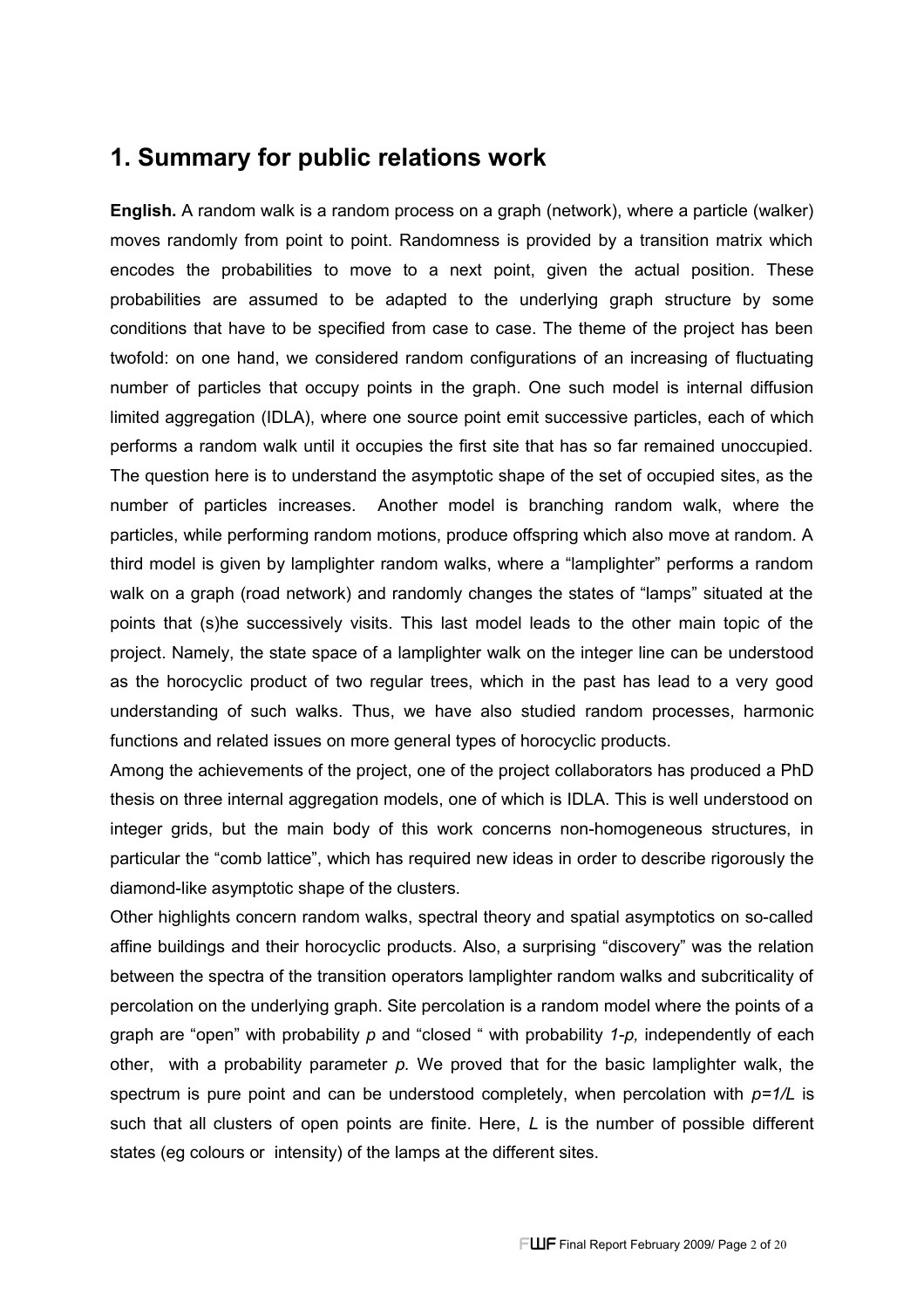**Deutsch.** Eine Irrfahrt (random walk) ist ein Zufallsprozess auf einem Graphen (Netzwerk), wo sich ein Partikel (walker) zufällig von Punkt zu Punkt bewegt. Der Zufall wird hierbei durch eine Übergangsmatrix beschrieben. Bei gegebener aktueller Position gibt diese die Wahrscheinlichkeiten an, mit denen sich das Partikel im nächsten Schritt zu einem der anderen Punkte bewegt. Es wird vorausgesetzt, dass diese Übergangswahrscheinlichkeiten an die zugrunde liegende Graphenstruktur durch fallweise zu spezifizierende Bedingungen an-gepasst sind. Das Projekt hatte zwei Hauptthemen. Einerseits ginge es um die Untersuchung von Zufallskonfigurationen einer zunehmenden oder fluktuierenden Anzahl von Partikeln in den Punkten des Graphen. Ein solches Modell ist "internal diffusion limited aggregation" (IDLA), wo ein Quellpunkt sukzessiv Partikel ausschickt, deren jeder eine Zufallswanderung vollführt, bis er sich am ersten Punkt festsetzt, der bislang unbesetzt war. Die Frage ist hier die asymptotische Form der Menge der besetzten Punkte, wenn die Anzahl der Partikel zu-nimmt. Ein weiteres Modell ist die verzweigende Irrfahrt, wo die Partikel, während sie eine Zufallsbewegung ausführen, Nachfahren erzeugen, die sich wiederum zufällig fortbewegen. Ein drittes Modell ist durch sogenannte "lamplighter"-Irrfahrten gegeben, wo eine Person eine Irrfahrt in einem Graphen (Strassennetz) vollführt und die Zustände von Lampen, die sich an den sukzessiv besuchten Knoten des Netzes befinden, zufällig verändert. Dieses letzte Modell führt zum zweiten Hauptthema des Projekts. Es kann nämlich der Zustands-raum einer "lamplighter"-Irrfahrt auf dem ganzzahligen Liniengraphen als das horozyklische Produkt zweier regulärer Bäume verstanden werden. Im Vorläuferprojekt hat dies zu einem sehr guten Verständnis solcher Irrfahrten geführt. Daher haben wir nun auch Zufallspro-zesse, harmonische Funktionen und verwandte Themen auf allgemeineren Typen von horozyklischen Produkten studiert. Unter den Ergebnissen des Projekts hat einer der Mitarbeiter eine Dissertation über drei innere Aggregationsmodelle erarbeitet, darunter IDLA. Hierüber ist schon viel bekannt für die Zahlengitter in beliebiger Dimension, aber der Hauptteil dieser Arbeit betrifft nicht-homogene Strukturen, insbesondere das "Kamm-Gitter", welches neue Ideen erforderte, um die Diamant-förmige asymptotische Gestalt der cluster rigoros zu beschreiben. Andere Projektresultate betreffen Irrfahrten, Spektraltheorie und räumliche Asymptotik auf sogenannten "affine buildings" und ihren horozyklischen Produkten. Eine wietere, überraschende "Entdeckung" war der Zusammenhang zwischen den Spektren von Übergangsoperatoren von "lamplighter"- Irrfarten und der Perkolation auf dem Basisgraphen. Knotenperkolation ist ein Zufallsmodell wo die Punkte eines Graphen mit Wahrscheinlickeit *p* "offen" und mit Wahrscheinlichkeit *1-p* "geschlossen" sind, voneinander unabhängig und mit Wahrscheinlickeitsparameter *p.* Wir konnten zeigen, dass für die typische "lamplighter"-Irrfahrt ein reines Punktspektrum vroliegt und komplett verstanden wird, sofern die Perkolation mit *p=1/L* so ist, das alle Komponenten offener Punkte endlich sind. Hier ist *L* die Anzahl der verschiedenen möglichen Zustände (zB Farben oder Intensität) der Lampen an den Punkten.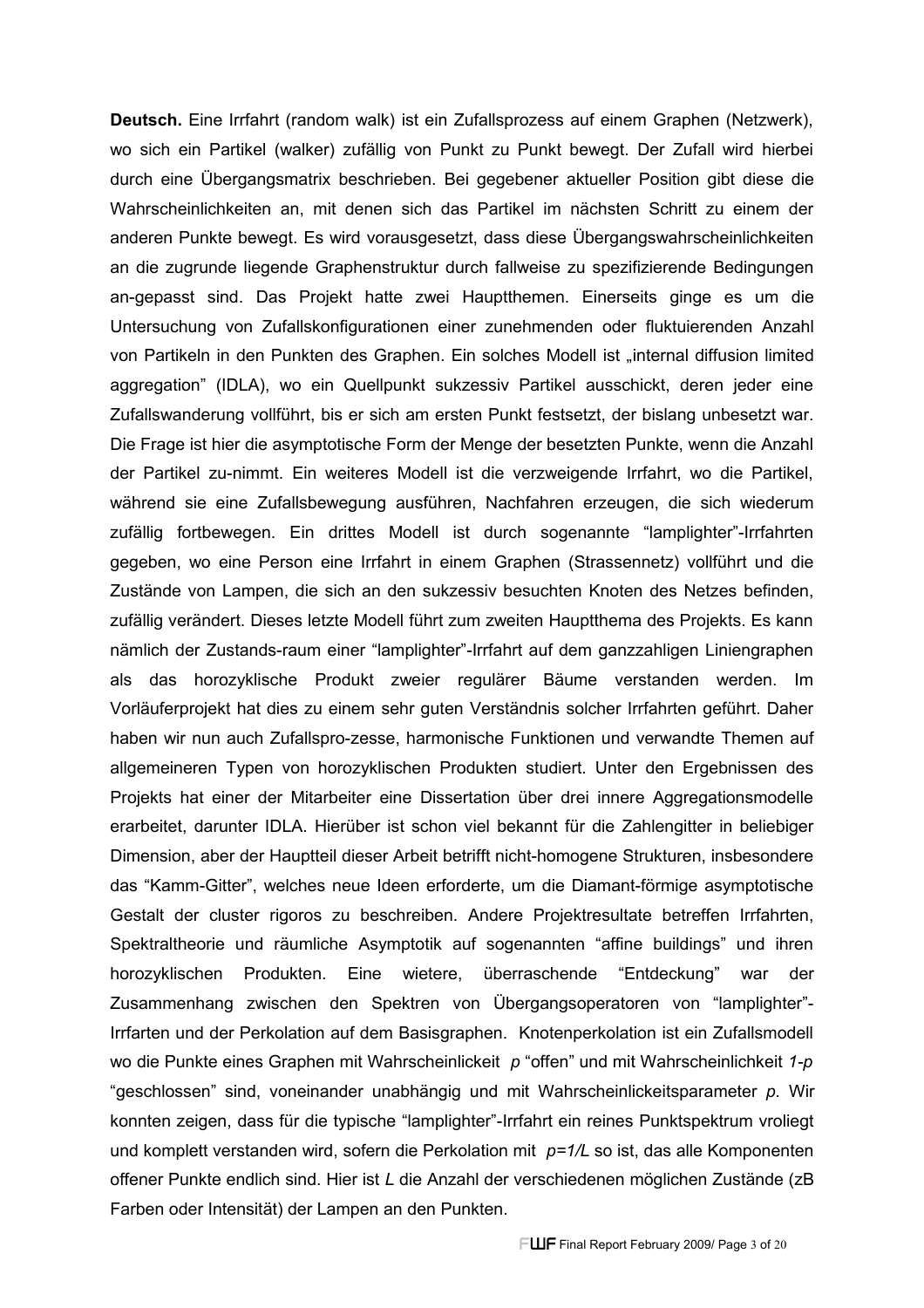# **2. Brief project report**

## **2.1 Report on the scientific work**

## **2.1.1 Information on the development of the research work (2000 characters excl. spaces) - Overall scientific concept and goals**

The project proposal is still available under *[http://www.math.tugraz.at/~woess/Proposal.pdf.](http://www.math.tugraz.at/~woess/Proposal.pdf)*

A central theme can be subsumed as *"random configurations driven by random walks"*. On one hand, this refers to the stochastic model of internal diffiusion limited aggregation (IDLA) and related aggregation models, and on the other hand, it concerns the configurations arising in lamplighter random walks. In the case of lamplighters over the integers, the state space of the process can be described geometrically as the horocyclic product of two regular trees. In this sense, the study of more general types of horocyclic products is a related topic, and the study of the structure of such products as well as random walks, spectral theory, and related issues has also been a theme of this project.

Additional related topics were incorporated in relation with the interests and interactions of the involved personnel. As already stated in a previous report, in the employment of project personnel it has been my explicit strategy to give preference to the best candidates and their competences, possibly at the cost of making slight deviations from the initially proposed tracks and to include additional aspects. This applies, in particular, to the work of Dr. Agelos Georgakopoulos, whose multiple interests have enriched the project substantially towards more graph-theoretical directions.

## **2.1.2most important results and brief description of their significance (main points)**

#### **2.1.3 information on the running of the project, use of the available funding and where appropriate any changes relating to the original project plan**

- *● The development of the project was such that these two items are hard to separate & are presented jointly.*
- *● Regarding project personnel and employment periods, see Section 3.*
- *● Reference numbers refer to the publication list in Section 4.1. A few selected publications are highlighted in boldface.*

The project started on October 1, 2006 and ended on March 31, 2011. The project funding was for one PhD and one PostDoc for 3 years each. It was officially interrupted from December 16, 2008 until April 15, 2009, but the project research itself was not interrupted at all. This was due to the following facts. (1) The PhD student employed in the project, Wilfried HUSS, had the opportunity to replace two members of the institute during periods of leave. On those two occasions, he held an assistant position. (2) The first PostDoc employed in the project, James PARKINSON, left earlier than originally planned because he obtained a tenure track position at Sydney University. The project related collaboration with him has not ceased after his departure. For the project, these two occurences had the effect that some of the funding could be used for other young scientists.

Wilfried HUSS, the PhD student employed within this project, worked on internal aggregation models on non-homogeneous graphs, with intial focus on internal diffusion limited aggregation (IDLA). His first paper [4] adapts a result of BLACHERE and BROFFERIO (obtained within my previous FWF project P15577-N05) from IDLA on groups with exponential growth to IDLA on non-amenable graphs. Huss' subsequent work focussed on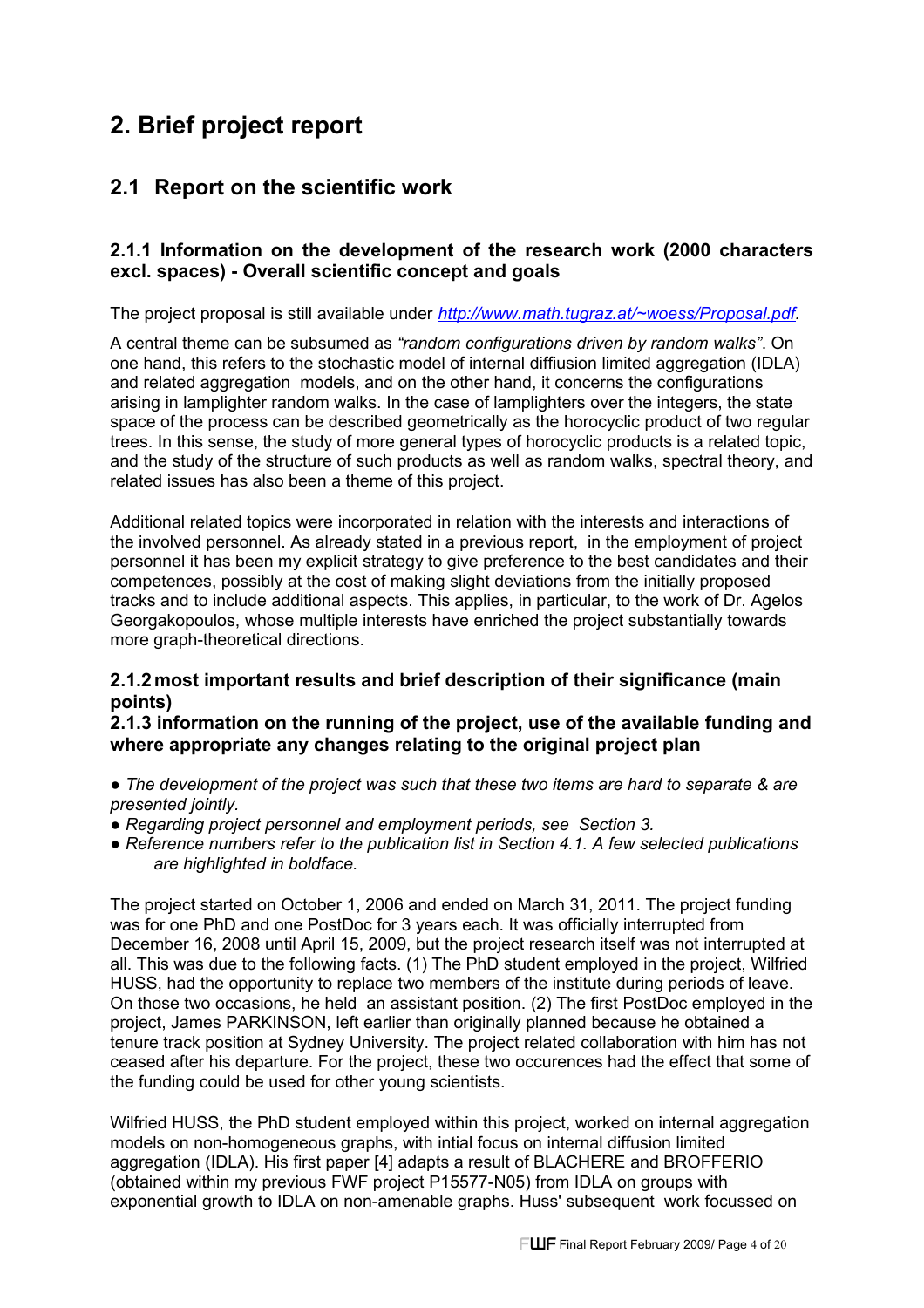IDLA on the *comb lattice.* This is the spanning tree of the 2-dimensional grid, where all horizontal edges are removed except those on the *x*-axis. The study of IDLA on this graph is harder than on the grid itself. In the same period, a strong group around Yuval Peres has developped new methods for dealing with internal aggregation on grids, and Huss has been influenced by that work. In particular, IDLA is linked with two other models, namely the *divisible sandpile* and *rotor router aggregation.* These two are deterministic, but all experimental data exhibit striking similarity with IDLA. Especially, the divisible sandpile is a good base before exploring the other two. In his thesis, Huss has determined the asymptotic shape of the divisible sandpile configuration started with *n* particles at the origin of the comb, as *n* grows. Subsequently, in part in collaboration with E. SAVA, he has determined the asymptotic shape of rotor router aggregation on the comb exactly for a specific natural initial rotor configuration, and with reasonable inner and outer bounds in general. Finally, they have found a good inner estimate for the asymptotic shape of IDLA on the comb. These results are presented in Huss' thesis **[9]**. Besides the note [4], the papers [22], [23] have been extracted from the thesis, resp. report on subsequent research, and were submitted to international journals.

There is a "side result" published in a note by Huss, Sava and myself [10]. It does not concern exactly one of the proposal's topics, but there is a strong interplay with the general research theme. Questions regarding growth of groups, graphs, or languages are closely linked with random walks. Here, we use Markov chain methods to prove an "infinite" analogue of a classical result regarding the entropy of sofic systems, resp. growth of regular languages.

Groups and languages are also present in my papers [17] and [15]. [15] contains a complete description of the asymptotic behaviour of *n-*step transition probabilities of finite range random walks on virtually free groups. For free groups, this has been obtained in an impressive paper of Lalley [Ann. Probab. 21 (1993), 2084-2130], who suggested that the result for virtually free groups would follow from his later paper on regular languages [Contemporary Math. 287 (2001), 201-230]. However, it is not clear how the conditions of that paper can be implemented for general virtually free groups, and [15] gives a complete answer via a different approach to that problem. This answers a question of Saloff-Coste.

According to the original proposal, the designated PostDoc was James PARKINSON. The reason why I was able to get such a strong group member was that I knew about his ongoing PhD work before it was finished, and contacted him quite a while before that. When his very impressive thesis became known, he received invitiations from the US (University of Wisconsin-Madison and Cornell University). For this reason he postponed his stay in Graz for a year.

In 2006 I met Sebastian MÜLLER who was a PhD student of Nina Gantert at Münster. His work on branching random walks fitted perfectly into the theme "Random configurations driven by random walks". In view of the delayed arrival of Parkinson, I offered Müller to join my group after his PhD (of which I became the  $2^{nd}$  referee) and to work in the FWF project for some time, while applying for a some other long term grant. After being funded by the project for 5 months in 2007, he received a grant of Deutsche Forschungsgemeinschaft for staying in Graz for 2 more years. His contributions are [1], [2] and (only in part officially associated with the present project) **[12]**, but also his later work with other members of my group became possible only through the initial involvement in FWF P19115. [1] and [2] explore the transient, resp. recurrent regimes of branching random walks in relation with the underlying branching rules. My favorite among those three is **[12],** where together with Gilch he provides very nice extensions of my previous work with Nagnibeda on random walks on trees, this time not necessarily with finitely many cone types, and futhermore also including results on the asymptotic entropy.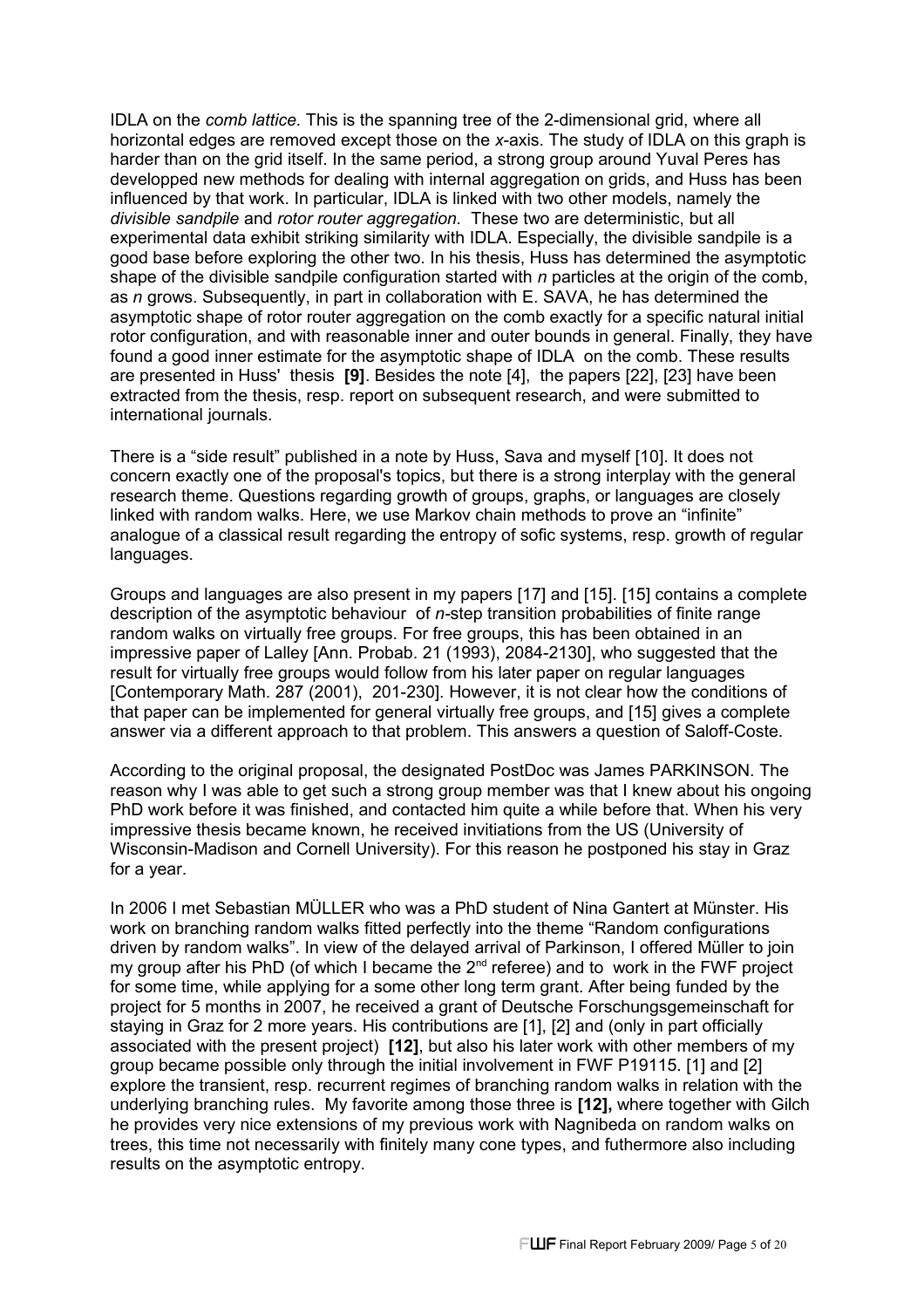James PARKINSON's papers [5] and [16] are mostly based on research prior to his arrival in autumn 2007. [16] is closely related to our subsequent work here in Graz. The two papers [26] and **[27]** are located at the center of the topic of the project. In [26], we study the horocyclic product of two affine buildings with the same "dimensions". It turns out that this is related with certain twin buildings, and with specific groups appearing in that context. Besides this structural aspect, we are studying the spectrum of the simple random walk operator of the 1-skeleton of that product. It is expected to be pure point, but work is still in progress because of the appearance of a problem that we still have to overcome. The whole spectrum is related with the spectrum of the classical Laplace operator of a rhombus made up by two equilateral triangles, with Dirichlet condition at the boundary. One could say that we have determined "half" of the spectrum, which leads to a point spectrum part of the horocyclic product. It corresponds to functions on the rhombus which are even (invariant under reflection along the diagonal), while the odd half needs additional work that is still in progress. In **[27]**, we are studying aspects of the metric geometry of buildings, namely regularity of sequences in the spirit of Kaimanovich ["Lyapunov exponents, symmetric spaces and a multiplicative ergodic theorem for semisimple Lie groups"; translation in J. Soviet Math. 47 (1989), 2387–2398]. This is of importance for random walks on buildings as well as their horocyclic products, since it will allow to deterime the rate of escape, a central limit theorem, convergence to the boundary and related issues. The paper [13] also studies random walks on buildings and was written by Parkinson with a visitor, Bruno Schapira from Paris. Finally, [28] was begun during Parkinson's stay in Graz.

On the occasion of a visit at Reinhard Diestel's research group in Hamburg, I met his PhD student Agelos GEORGAKOPOULOS, an excellent graph theorist with unusually wide interests. He had been working on topological boundaries of infinite graphs and has produced impressive papers. He joined the project in Graz for its last 2 years, as Parkinson's successor. Georgakopoulos is interested in Gromov-hyperbolic graphs, in harmonic functions with finite power (energy), in planar Cayley graphs, and in Brownian motion on metric graphs whose edge lenghts are summable. As mentioned above, his presence has induced a partial shift towards more graph theoretical issues. A good part of them fit very well into the project theme. A first open problem that I suggested to him, and that Anders Karlsson and myself had tried to solve a few years earlier, was to decide whether the lamplighter graph over a tree can carry non-constant Dirichlet harmonic functions. In fact, this was one of the questions addressed in the project proposal. It was amazing to see how quickly Agelos solved this problem completely for general lamplighter graphs **[7]**. Related questions regarding electric currents and harmonic functions with finite power on graphs with finite total sum of edge resistances are the subject of his paper [8]. Recently, he has started a promising collaboration with Konrad KOLESKO on Brownian motion on metric graphs with the latter property (their first joint paper is in preparation). Already papers **[7]** and [8] could be considered completely satisfactory to justify Georgakopoulos' collaboration in the project, so that I was certainly glad that he also continued his research in "pure" graph theory, even if not always directly linked with the original project proposal. Among that work, I would like to point out, in particular, his complete classification of planar cubic Cayley graphs [18], [19], [20].

In autumn 2010, a period when Wilfried Huss' salary came from other sources, I decided to use the available FWF personnel funding to bring two young PhD students to the research group for relatively short periods of 3 months each. This lead to an additional stimulus for the whole research group.

Mathias HAMANN is an excellent PhD student of Reinhard Diestel, who has already written several papers on infinite graphs, in particular hyperbolic graphs, group actions, etc. He collaborated with Georgakopoulos and contributed the paper [30] to the outcomes of P19115-N18. Needless to say that such structural investigations regarding hyperbolic graphs are important for all types of research in my group, because the interplay between structural features and probabilistic, analytic and other question is *the* basic theme of our research.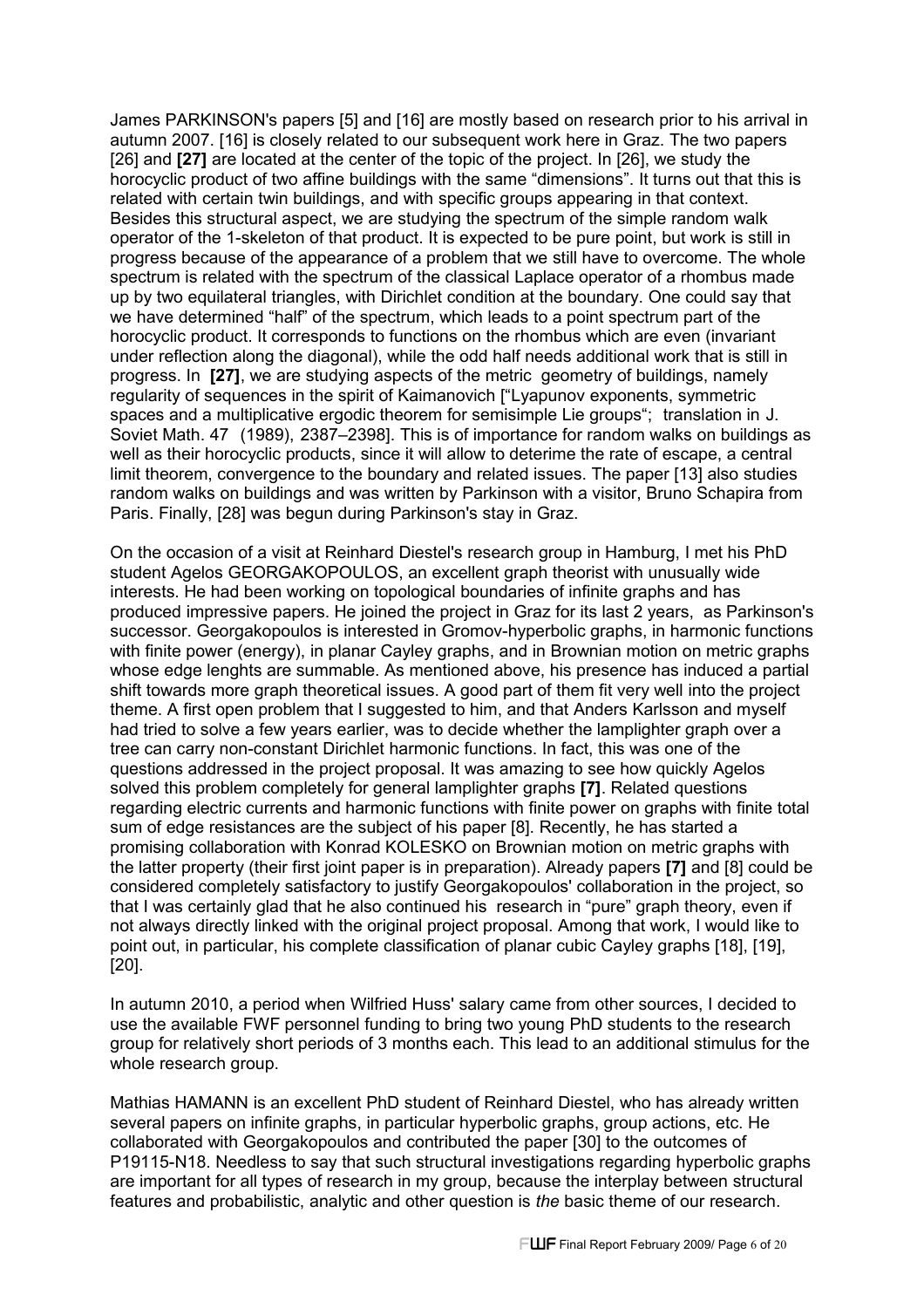The other young PhD student who joined the team for those 3 months was Konrad KOLESKO from Wroclaw (Poland), where he works in the group of Damek and Buracewski. His main interest is stochastic affine recursions and the ramifications of that theory. This is linked with my own work on random walks on groups that are in some sense related with the affine group (in particular, horocyclic products), as well as with my recent cooperation with Marc Peigné (Tours, France) on stochastic dynamical systems [37], [38]. Kolesko contributed the paper [24] to the outcomes of the project. As mentioned above, he also started a promising cooperation with Georgakopoulos on Brownian motion.

Practically all research questions addressed in the original project proposal have been subjects of the work in my research group in the last years, but not all this was carried out just by the project employees.

For example, the Poisson boundary of lamplighter random walks on trees was first described by KARLSSON and myself [Geometriae Dedicata 124 (2007) 95-107], acknowledging partial support of the previos FWF project, and this has been taken up by my PhD student Ecaterina SAVA [33].

The study of the spectrum of lamplighter transition operators is one of the project's highlights: this is the paper **[3]**, joint with LEHNER and with one of the PostDocs of the previous FWF project, NEUHAUSER. There, we show that for a symmetric "switch-walk-switch" lamplighter walk on a wreath product of an infinite group *G* with a finite group H*,* a sufficient condition for having pure point spectrum is that site percolation on the underlying Cayley graph of G with probability parameter *p=1/|H*| has finite clusters. This has later been generalised by LEHNER [32] and is used by LEHNER and WAGNER [39] to disprove a conjecture of Atiyah.

Another project related highlight is **[11]**, in collaboration with BENDIKOV, SALOFF-COSTE (one of the partners indicated in the project proposal) and SALVATORI. It is based on a question motivated by [29], which is still being written: the horocyclic product on a tree and hyperbolic plane is a Riemannian complex which appears, for example, as a space on which the Baumslag-Solitar group acts with compact quotient. In view of its singularities, how can one define rigoroulsy Brownian motion on that space ? General answers in a more general context are given in **[11]**, a basis for the follow-up project.

Parallel to [29], BROFFERIO, SALVATORI and myself have concluded the paper [25] on Brownian motion on Sol(p,q), the horocyclic product of two hyperbolic planes with possibly different curvatures.

Some final words are due on the **external project collaborators** and their interaction with the project staff**.** Five names were included in the proposal. Of these, L. SALOFF-COSTE did not manage to come to Graz (he is now chairman of the Department of Mathematics at Cornell), but the collaboration with him has not ceased.

Sara BROFFERIO has visited Graz several times, in 2007 (one week), 2008 (two weeks) and 2009 (the Boundaries workshop). She interacted mainly with Wilfried HUSS (discussing IDLA) who visited her in Paris-Orsay in October 2006, and with myself plus Maura SALVATORI, who also visited Graz. An outcome of these visits is [26].

Laurent BARTHOLDI came to Graz for a month in spring 2008; see the collaboration with PARKINSON and myself [23].

Donald CARTWRIGHT came to Graz for a month in early 2009, and again to the Boundaries workshop 6 months later. He is a long time collaboration partner.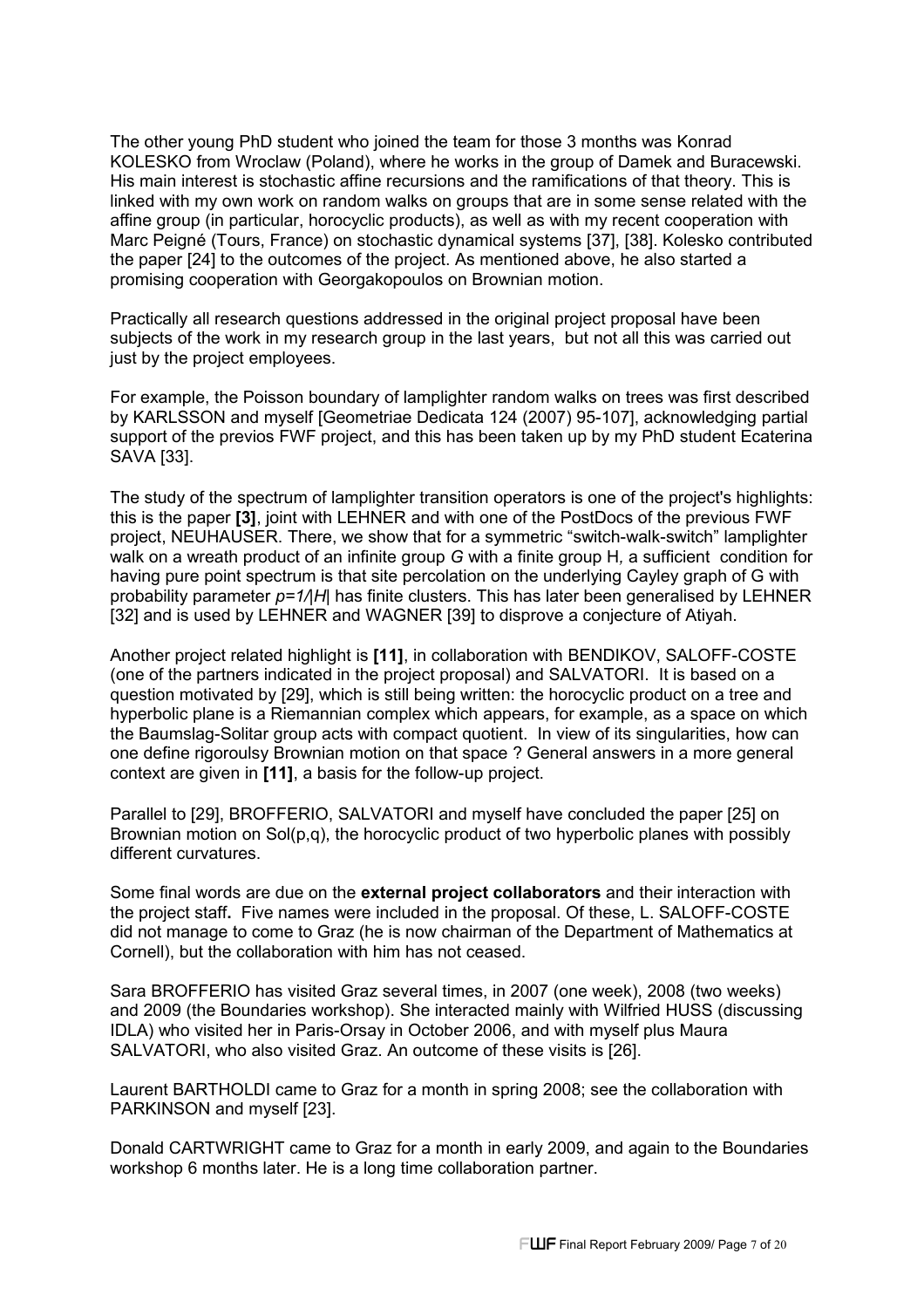Vadim KAIMANOVICH is also a long time collaboration partner. He came to Graz for a week in November, 2008, and again for the Boundaries workshop in 2009. He started a very promising research with GEORGAKOPOULOS, who visited him in Bremen for a month in late 2009; a joint paper is in preparation.

As previously, a good part of these visits did not have to be paid by project money, because I managed to find other funds for those purposes. In this way I could save money for the salaries of project employees. Apart from those salaries, the FWF funding was used for conference participations and some research stays of the project personnel, while I avoided to use project money for my own conference participations.

There were various further short and longer term visitors from whom we benefitted; a quite complete list can be found at http://www.math.tugraz.at/mathc/new/index.php?link=quests.

## **2.2. Personnel development after termination of the project** − **importance of the project for the scientific careers of those involved**

• Wilfried HUSS : PostDoc position at Uinversity of Siegen, Germany, in the research group of Uta FREIBERG.

• Sebastian MÜLLER: Marie Curie grant and subsequently maitre de conference position (tenure track), both at the University of Aix-Marseille I, France.

• James PARKINSON: Lecturer (tenure track) at the University of Sydney, Australia.

• Agelos GEORGAKOPOULOS: Visiting position at the University of Ottawa, Canada, in the research group of Vadim A. KAIMANOVICH, and subsequently (starting in autumn, 2011) at Université de Genève in the research grop of Tatiana SMIRNOVA-NAGNIBEDA.

• Mathias HAMANN: PhD position at the University of Hamburg in the research group of Reinhard DIESTEL.

• Konrad KOLESKO: PhD position at the University of Wroclaw in the research group of Ewa DAMEK and Dariusz BURACEWSKI.

As in the preceding project P15577-N05, one can see that the project collaborators have spread out over the world and are successfully continuing their research career.

## **2.3. Effects of the project - statement on the overall impact of this project**

When I came to TU Graz in 1999, the small department of which I became the head was equipped with 2 assistant positions, both held by tenured persons working in quite different areas than myself. In the meantime there are three regular university positions besides myself (held by Franz Lehner, Lorenz Gilch and Christoph Temmel, see Section 4). Since 2002, I have run two subsequent FWF projects, each one with the funding corresponding to one PostDoc and one PhD position. These two projects have been the backbone for building up a vibrant research group of 9-12 people on the whole. The FWF projects have really been essential for this. Let me exemplify my way of operating. James Parkinson joined my group within FWF project P19115-N18 somewhat later and left for a tenured position in Sydney earlier than originally planned. He was not "lost" for the research group, because the cooperation continued (I visited Sydney in summer 2009, Parkinson visited Graz in autumn 2009, and two of my master students have worked on their master theses during a semester at Sydney Univ.). At the same time, I could use the project funding not only to employ another very good PostDoc, Agelos Georgakopoulos, but also to attract other young people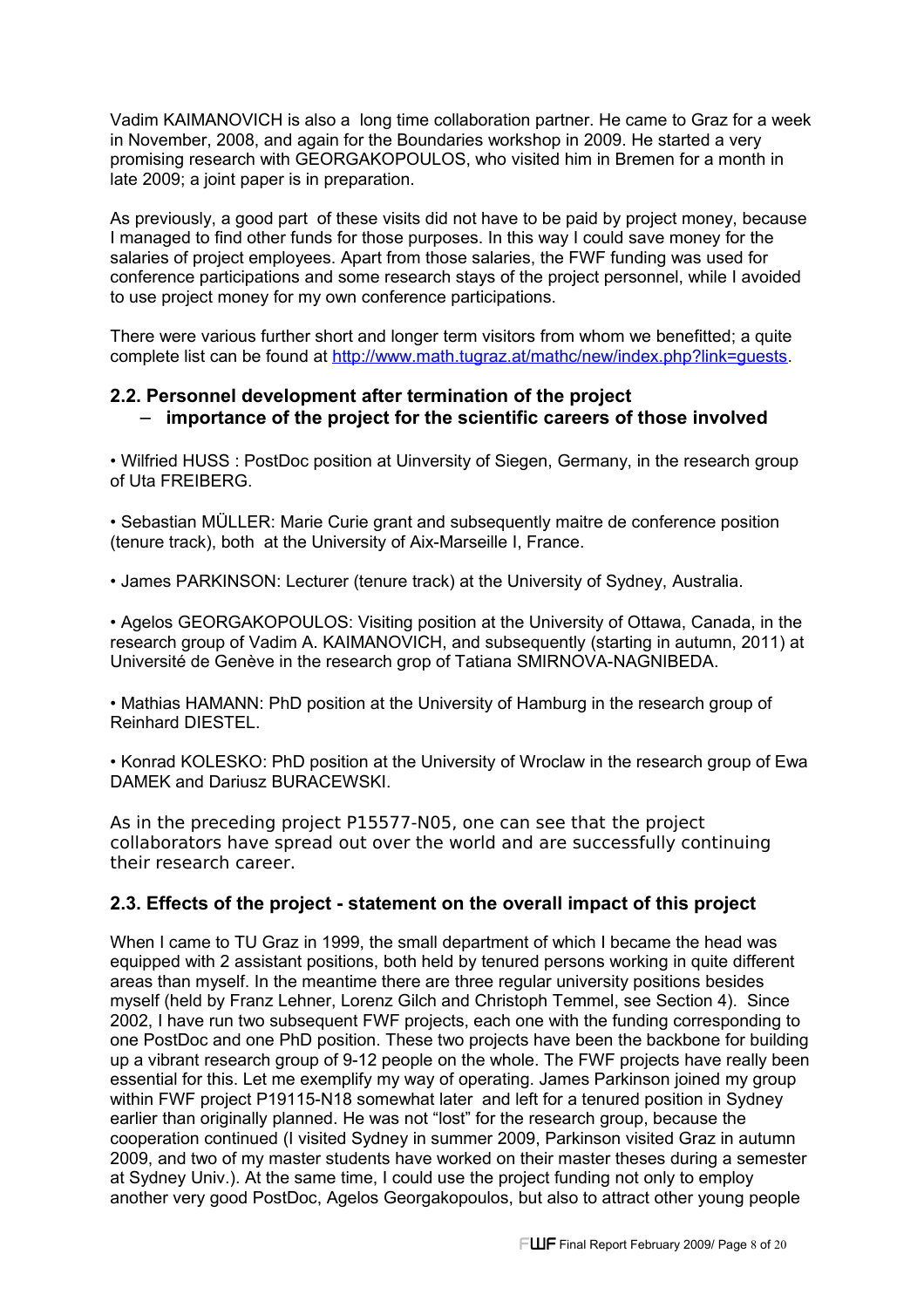to come to Graz. The strategy has been as follows: "join my group and apply for funding; if your own application is not successful I'll be glad to employ you within the FWF project". With a success rate of more than 50% for those "other applications", this means that I could enlarge my group by twice as many persons as provided directly by the FWF funding. But I could not have done this without the FWF project in the back. For example, Elisabetta Candellero from Torino had first come to Graz as an Erasmus exchange student and wrote her master thesis under my supervision. Then I was able to find some interim funding for a year for her to start working toward PhD, and suggested to her to apply for a grant from the Austrian Academy of Sciences. In case this might have failed, I was able to promise her that she could join the FWF project, while without the latter I could not even have tried to get her to Graz. At the end, she did obtain that Academy grant, so that the FWF funding which had been initially reserved for Elisabetta could be used for other young mathematicians to work in the research group. A few years earlier, a similar approach worked for Ecaterina Sava from Romania and for Sebatian Müller from Germany. In this way, I have been able to build up a nice group of young persons working on related topics, but not monothematically.

With an open mind of bringing young people to Graz, I have been able to offer research opportunities to more young persons than what is just provided by the FWF funding for one PhD and one PostDoc.

So I can say that this as well as the preceding FWF project have had an extremely positive impact on building up my research group, quite far beyond the formal scope of the project. For this reason, in this report, it has not been reasonable to completely separate the formal project employees from the other members of the group, because all of them profited from and contributed to the project(s) directly or indirectly.

## **3. Information on project participants**

Official project duration (all dates are in the format day/month/year): 1/10/2006 – 15/12/2008 and 15/4/2009 – 31/3/2011.

## **3.1. Project personnel and employment periods within the project**

PhD student Wilfried HUSS: 1/10/2006 – 15/9/2008 and 1/8/2009 – 30/9/2009. In the periods  $16/9/2008$  –  $31/7/2009$  and  $1/10/2009$  –  $31/12/2010$ , he held PhD positions (univ. assistant) funded by TU Graz.

PostDoc Dr. Sebastian MÜLLER: 1/5/2007 – 30/9/2007 In the period  $1/10/2007 - 30/9/2009$  he remained within the research group, funded by a grant of Deutsche Forschungsgemeinschaft (DFG).

PostDoc Dr. James PARKINSON: 1/11/2007 – 15/12/2008

PostDoc Dr. Agelos GEORGAKOPOULOS: 15/4/2009 – 31/3/2011

PhD student Mathias HAMANN: 16/9/2010 – 15/12/2010

PhD student Konrad KOLESKO: 16/9/2010 – 15/12/2010

## **3.2. Further personnel of the research group in the project period (funded by other sources)**

[These persons are listed here because of their strong interaction with the project and also included in the table below]: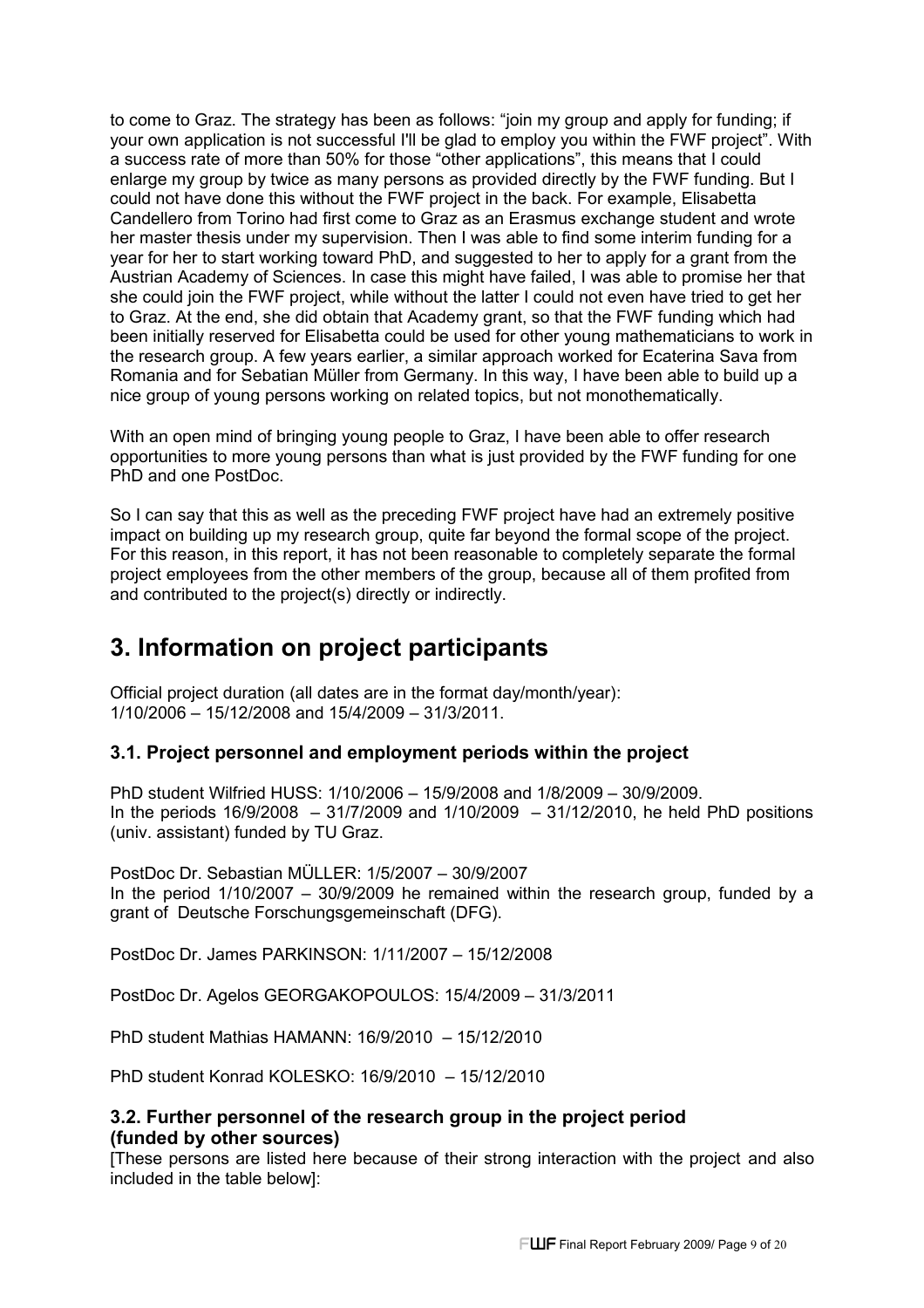Senior university assistant Dozent Dr. Franz LEHNER (regular position at TU Graz, now tenured, 1/9/2010 – 28/2/2011 on leave 1/2/2009 – 31/7/2009 at Univ. Geneva)

Dr. Lorenz GILCH: until 31/8/2008 PhD position (univ. assistant) funded by TU Graz, 1/9/2009 – 28/2/2010 DFG grant at TU Graz, since 1/3/2010 senior assistant position at TU Graz (1/9/2010 – 28/2/2011 on leave with DFG grant at Univ. Geneva)

PhD student Christoph TEMMEL: since 1/10/2008 PhD position (univ. assistant) funded by TU Graz (1/10/2009 – 30/6/2010 on leave at Univ. Marseille).

Dr. Ecaterina SAVA: 1/10/2006 – 31/12/2010 PhD position (within the NAWI Graz cooperation project of the two Graz universities) funded by TU Graz. Since 1/1/2011 coordinator of the DK (graduate program) "Discrete Mathematics" funded by FWF at TU Graz, Univ. Graz and Univ. Leoben.

PhD Student Elisabetta CANDELLERO: 1/4/2009 – 31/3/2010 PhD position (within the NAWI Graz cooperation project of the two Graz universities) funded by TU Graz. Since 1/4/2010 PhD grant of the Austrian Academy of Sciences.

PhD Student Tetiana BOIKO: since 1/10/2010 PhD position (within the NAWI Graz cooperation project of the two Graz universities) funded by TU Graz.

Dr. Florian SOBIECZKY: 1/10/2006 – 31/3/2009, PostDoc within his own FWF project P18703. Then at Jena University, but commuting between Graz and Jena, currently at University of Colorado – Boulder, still linked with the group.

| not funded by this FWF project |             | funded by the FWF (this project) |                     |        |                          |
|--------------------------------|-------------|----------------------------------|---------------------|--------|--------------------------|
| co-workers                     | number      | Person-<br>months                | co-workers          | number | <b>Person</b><br>-months |
| non-scientific                 |             |                                  | non-scientific      |        |                          |
| co-workers                     |             |                                  | co-workers          |        |                          |
| diploma students               | 3           | 6(30)                            | diploma students    |        |                          |
| PhD students                   | 6           | 28 (138)                         | <b>PhD</b> students | 3      | 31,5                     |
| post-doctoral                  | 4           | 14 (69,5)                        | post-doctoral       | 3      | 42                       |
| co-workers                     |             |                                  | co-workers          |        |                          |
| co-workers with                | $\mathbf 1$ | 10(50)                           | co-workers with     |        |                          |
| "Habilitation"                 |             |                                  | "Habilitation"      |        |                          |
| (professorial                  |             |                                  | (professorial)      |        |                          |
| qualifications)                |             |                                  | qualifications)     |        |                          |
| professors                     | 1           | 10(50)                           | professors          |        |                          |

Comment on the above table: While the figures in its right half are obvious, the correct quantification in the left half is difficult. The permanent interaction within the whole group is such that each member has in some way contributed to the project. Regarding the number of person-months in the left half, I have computed a "flat rate" of 20% of the actual number of months for the listed employees. In some cases (such as the diploma students), this is too much, in other cases (such as myself, or the employment of Huss outside of the project) it is too little. The numbers of co-workers are of course absolute numbers. Here, one has to take into account that Huss and Müller figure on both sides, because they were employed within the project as well as outside in different periods.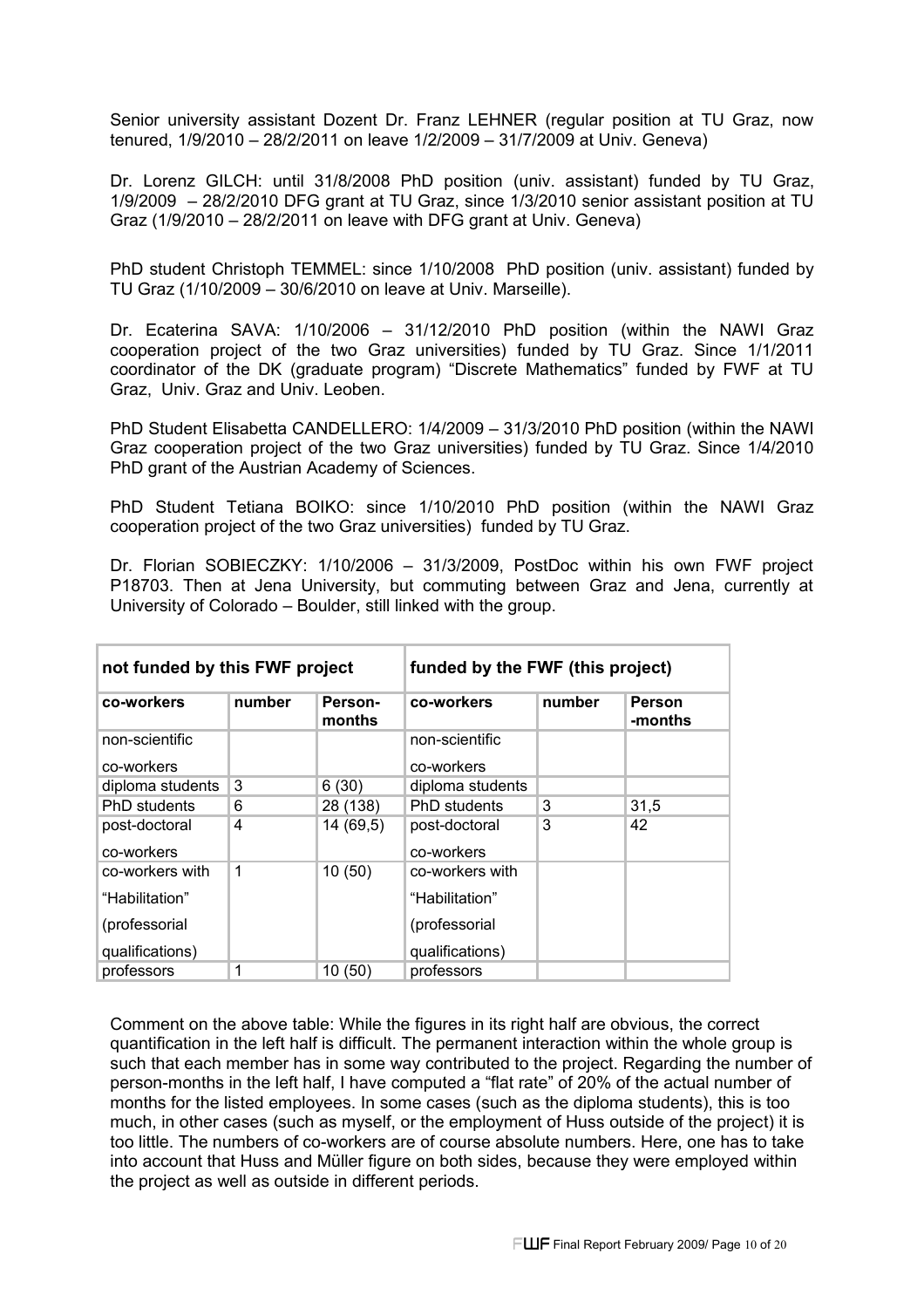# **4. Attachments**

## **List 4.1. scientific publications**

All project publications that have appeared, resp. have been accepted for publication are peer-reviewed. Papers that are currently submitted as well as those which are still being brought to paper are / will also be subject to a peer-reviewing procedure. Some of the publications (in a transitory phase of project staff, or in the case of external co-authors) are also attributed to other projects, resp. funding. All papers are accessible on ArXiV. All papers of which I am a (co-)author are freely accessible on my website at [http://www.math.tu-graz.ac.at/~woess/#papers.](http://www.math.tu-graz.ac.at/~woess/#papers)

## **4.1.1. Project related publications that have already appeared in print**

(FWF support is acknowledged in all publications. In some of them, the support is partial. By mistake, in a few of them the wrong project number – of Sobieczky's project – was indicated.)

[1] S. Müller: Recurrence for branching Markov chains. *Electronic Communications in Probability* 13 (2008), 576–605.

[2] S. Müller: A criterion for transience for multidimensional BRWRE. *Electronic Journal of Probability* 13 (2008), 1189–1202.

**[3] F. Lehner, M. Neuhauser and W. Woess: On the spectrum of lamplighter groups and percolation clusters.** *Mathematische Annalen* **342 (2008) 69-89.**  DOI: 10.1007/s00208-008-0222-7

[4] W. Huss: Internal diffusion-limited aggregation on non-amenable graphs. *Electronic Communications in Probability* 13 (2008), 272–279.

[5] J. Parkinson, A. Ram and C. Schwer: Combinatorics in affine flag varieties. *Journal of Algebra* 321 (2009), 3469–3493. [DOI:10.1016/j.jalgebra.2008.04.015](http://dx.doi.org/10.1016/j.jalgebra.2008.04.015)

[6] M. DeVos, A. Georgakopoulos, B. Mohar, and R. Samal: An Eberhard-like theorem for pentagons and heptagons. *Discrete & Computational Geometry*, 44, (2010) 931–945. DOI: 10.1007/s00454-010-9264-1

**[7] A. Georgakopoulos: Lamplighter graphs do not admit harmonic functions of finite energy. Proc. Amer. Math. Soc. 138 (2010), 3057–3061.**  DOI: 10.1090/S0002-9939-2010-10279-4

[8] A. Georgakopoulos: Uniqueness of electrical currents in a network of finite total resistance. J. London Math. Soc. 82 (2010), 256–272. DOI: 10.1112/jlms/jdq034

## **[9] W. Huss:** *Internal Aggregation Models.* **PhD Thesis, TU Graz, 2010.**

[10] W. Huss, E. Sava and W. Woess: Entropy sensitivity of languages defined by infinite automata, via Markov chains with forbidden transitions. *Theoretical Computer Science* 411 (2010), 3917-3922. [DOI:10.1016/j.tcs.2010.07.020](http://dx.doi.org/10.1016/j.tcs.2010.07.020)

**[11] A. Bendikov, L. Saloff-Coste, M. Salvatori and W. Woess: The heat semigroup and Brownian motion on strip complexes.** *Advances in Mathematics* **226 (2011), 992-1055.** [DOI:10.1016/j.aim.2010.07.014](http://dx.doi.org/10.1016/j.aim.2010.07.014)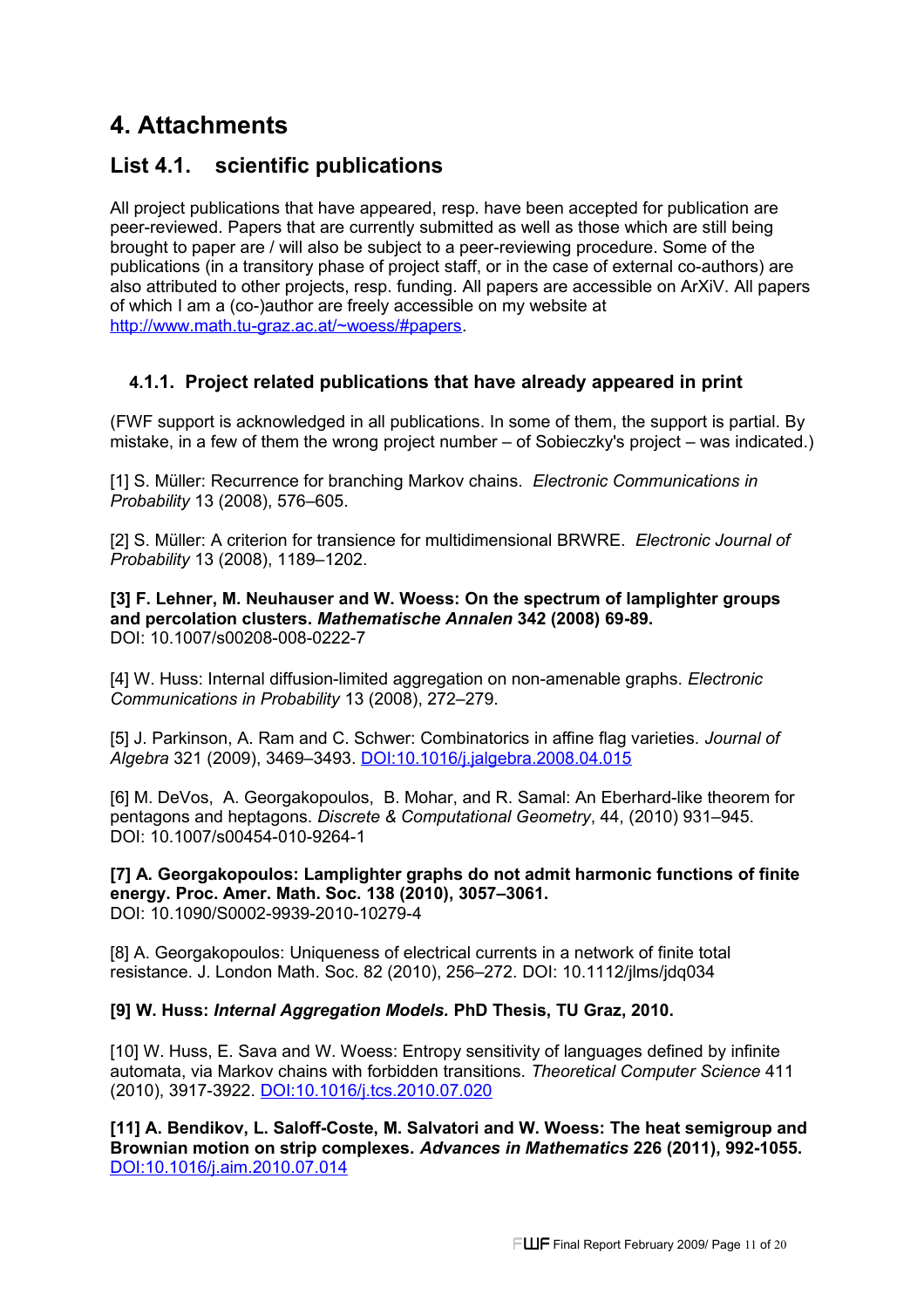#### **[12] L. Gilch and S. Müller: Random Walks on Directed Covers of Graphs.** *Journal of Theoretical Probability* **24 (2011), 118-149.** DOI: 10.1007/s10959-009-0256-0

[13] B. Schapira and J. Parkinson: A local limit theorem for random walks on the chambers of A\_2 buildings. In: Random Walks, Boundaries, and Spectra (D. Lenz, F. Sobieczky and W. Woess, eds.), pp. 15-53. *Progress in Probability,* Birkhäuser (2011).

[14] A. Georgakopoulos: Graph topologies induced by edge lengths. *Discrete Mathematics* 311, (2011), 1523–1542. [DOI:10.1016/j.disc.2011.02.012](http://ftubhan.tugraz.at/han/2951/dx.doi.org/10.1016/j.disc.2011.02.012)

## **4.1.2. Project publications that have been accepted for print**

[15] W. Woess: Context-free pairs of groups. II - Cuts, tree sets, and random walks. *Discrete Mathematics,* in print.

## **4.1.3. Project publications that have been submitted**

[16] A. Ram and J. Parkinson: Alcove walks, buildings, symmetric functions and representations.

[17] T. Ceccherini-Silberstein and W. Woess: Context-free pairs of groups. I – Context-free pairs and graphs.

[18] A. Georgakopoulos: A group has a planar Cayley complex if and only if it has a VAP-free Cayley graph.

[19] A. Georgakopoulos: The planar cubic Cayley graphs of connectivity 2.

[20] A. Georgakopoulos: The planar cubic Cayley graphs.

[21] A. Georgakopoulos: Cycle decompositions: from graphs to continua.

[22] W. Huss and E. Sava: Internal aggregation models on the comb lattice.

[23] W. Huss and E. Sava: Rotor router aggregation on the comb.

[24] K. Kolesko: Tail homogeneitiy of invariant measure of multidimensional stochastic recursions in a critical case.

[25] S. Brofferio, M. Salvatori and W. Woess: Brownian motion and harmonic functions on Sol(p,q).

## **4.1.4. Project publications in phase of preparation**

[26] L. Bartholdi, J. Parkinson and W. Woess: Horocyclic products of affine buildings.

#### **[27] J. Parkinson and W. Woess: Regular sequences in affine buildings.**

[28] J. Parkinson: Representations and the Plancherel theorem for rank 2 affine Hecke algebras.

[29] A. Bendikov, L. Saloff-Coste, M. Salvatori and W. Woess: Brownian motion and harmonic functions on treebolic space.

[30] Matthias Hamann: On the tree-likeness of hyperbolic spaces.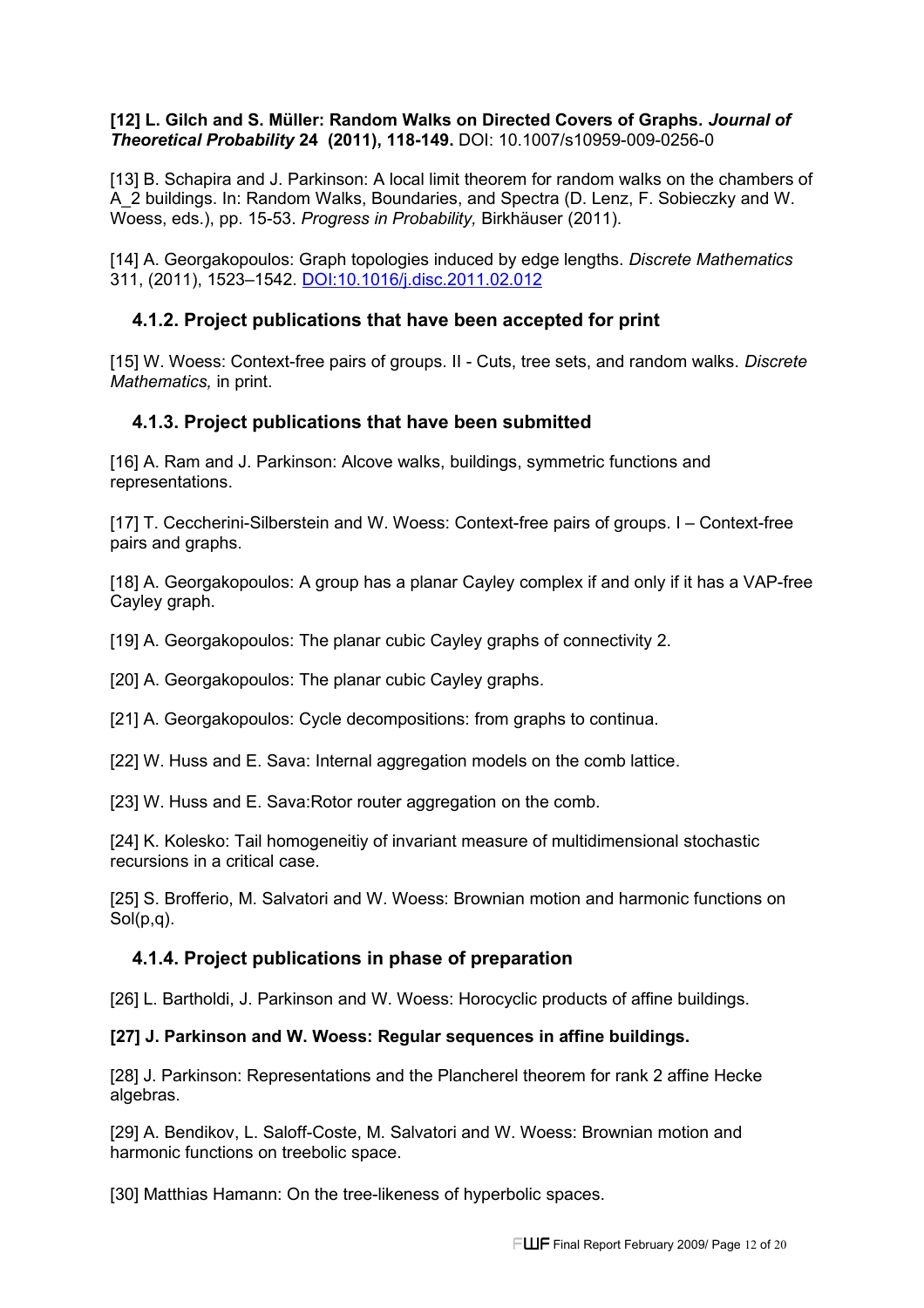## **4.1.5. Publications having close relation with the project**

In the period of the FWF project P19115-N18, the research group at Institut für Mathematische Strukturtheorie has produced a number of further publication that did not directly rely on the FWF funding, but are – as regards to contents and involved persons – closely related with the project, so that the outcomes cannot be seen as completely separated from the project work (example: [32] and [39] are continuations of and conditioned by [3]). Compare with the Statement on the overall impact of this project in the main part of this report. These publications are listed here.

[31] L. Saloff-Coste and W. Woess: Computations of spectral radii on G-spaces. *Contemporary Math.* 484 (2009) 195–218.

[32] F. Lehner: On the eigenspaces of lamplighter random walks and percolation clusters on graphs. *Proc. Amer. Math. Soc.* 137 (2009), 2631– 2637. DOI:10.1090/S0002-9939-09-09869-4

[33] E. Sava: A note on the Poiasson boundary of lamplighter random walks. *Monatshefte für Mathematik* 159 (2010), 379–396. DOI: 10.1007/s00605-009-0103-5

[34] L. Gilch: Asymptotic Entropy of Random Walks on Free Products. *Electronic Journal of Probability* 16 (2011), 76 –105.

[35] D. Lenz, F. Sobieczky and W. Woess: Random Walks, Boundaries, and Spectra. Proceedings of two workshops, Graz and St. Kathrein 2009. Progress in Probability, vol 64. Birkhäuser, Basel, 2011. ISBN 978-3-0346-0243-3

[36] E. Candellero and L. Gilch: Phase Transitions for Random Walk Asymptotics on Free Products of Groups. *Random Structures and Algorithms,* in print.

[37+38] M. Peigné and W. Woess: Stochastic dynamical systems with weak contractivity properties, parts I and II. *Colloquium Math.,* in print.

[39] F. Lehner and Stephan Wagner: Free Lamplighter Groups and a Question of Atiyah. American J. Math., in print.

[40] E. Candellero, L. Gilch and S. Müller: Branching Random Walks on Free Products of Groups. J. London Math. Soc., in print.

## **List 4.2. project-related participation in international scientific conferences**

The conference participations marked with **(\*)** were funded by the project. For the other conference participations, different funding was found.

## **4.2.1. Conference participations - invited lectures**

1) W. Woess: *"Horocyclic products of trees",* Confernce on "Random Walks on Groups", CIRM, Marseille, France, 5-9 February 2007.

2) W. Woess: *"Non-backtracking random walks and cogrowth of graphs",* Workshop on "Amenability Beyond Groups", ESI, Vienna, Austria, Feb-March 2007.

3) W. Woess: *"Lamplighter random walks",* conference "Non-classical Interacting Random Walks", Mathematisches Forschungsinstitut Oberwolfach, Germany, 20-25 May 2007.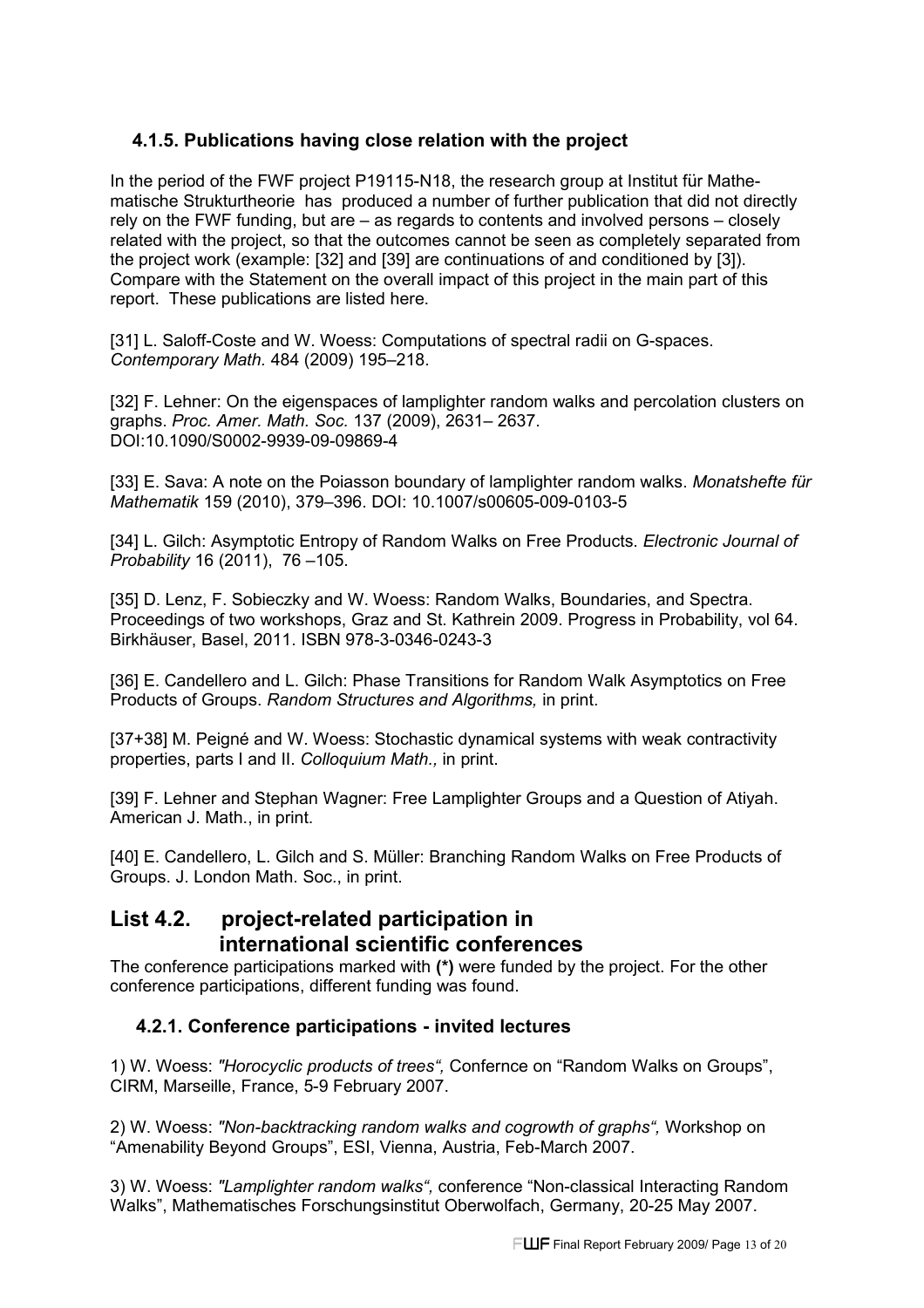4) W. Woess: *"The Poisson boundary of lamplighter random walks on the homogeneous tree",* conference "Recent Developments in Random Walks", Durham Universty, UK, 2-7 July 2007.

5) W. Woess: *"Horocyclic products of trees and of hyperbolic spaces",* Workshop on "Algebraic, Geometric and Probabilistic Aspects of Amenability", ESI, Vienna, Austria, June-July 2007.

6) W. Woess: *"Horocyclic products of trees and of hyperbolic spaces",* International Conference "Spectral Analysis in Geometry and Number Theory", Nagoya University, Japan, 6-10 August 2007.

7) W. Woess: *"Random configurations driven by random walks",*Conference on "Random, Growing, Infinite Networks", Heinrich Fabri Institut, Blaubeuren, Germany, 9-12 January 2008.

8) J. Parkinson: *"Horocyclic products of affine buildings",* conference "Harmonic Analysis and Group Actions in Analysis, Geometry and Probability", Zakopane, Poland, 12-20 April 2008.**(\*)**

9) W. Woess: *"Horocyclic products of trees and of hyperbolic spaces",* conference "Harmonic Analysis and Group Actions in Analysis, Geometry and Probability", Zakopane, Poland, 12-20 April 2008.

10) J.Parkinson: *Horocyclic products of affine buildings",* meeting on "Groups and Infinite Graphs", ESI, Vienna, 25-27 August 2008.

11) J. Parkinson: *"The horocyclic product of affine buildings",* conference "Buildings 2008", Münster, Germany, 29 Sept – 1 October 2008.**(\*)**

12) W. Woess: *"The spectrum of lamplighter groups and percolation clusters",* Workshop on Structural Probability, ESI, Vienna, Austria, 3-7 November 2008.

13) W. Woess: *"Brownian motion and harmonic functions on treebolic space",* Symposium in Honor of Vadim Kaimanovich*,* Jacobs University, Bremen, Germany, 28 November 2009.

14) A. Georgakopoulos: *"Hyperbolic graphs, fractal boundaries, and graph limits",* Workshop "Graph Theory", Mathematisches Forschungsinstitut Oberwolfach, Germany, 22-26 February 2010. **(\*)**

15) W. Woess: *"Weakly contractive stochastic dynamical systems",* Conference "Analysis, Geometry and Probability Related to Group Actions", Zakopane, Poland, 17-24 April 2010.**(\*)**

#### **4.2.2. Conference participations – lectures**

1) W. Huss: Special session *"Internal diffusion limited aggregation on graphs and groups"* within the conference "Random Walkls on Groups", Marseille, France, 5-9 February 2007. **(\*)**

2) S. Müller: *"Criteria for transience of branching Markov chains"*, 15<sup>th</sup> European Young Statistician Meeting, Bilbao, Spain, 10-14 September 2007.**(\*)**

3) A. Georgakopoulos: *"The Dirichlet problem in a network of finite total resistance",* Conference on Algebraic Graph Theory 2009, InterUniversity Centre Dubrovnik, Croatia, 1-7 June 2009. **(\*)**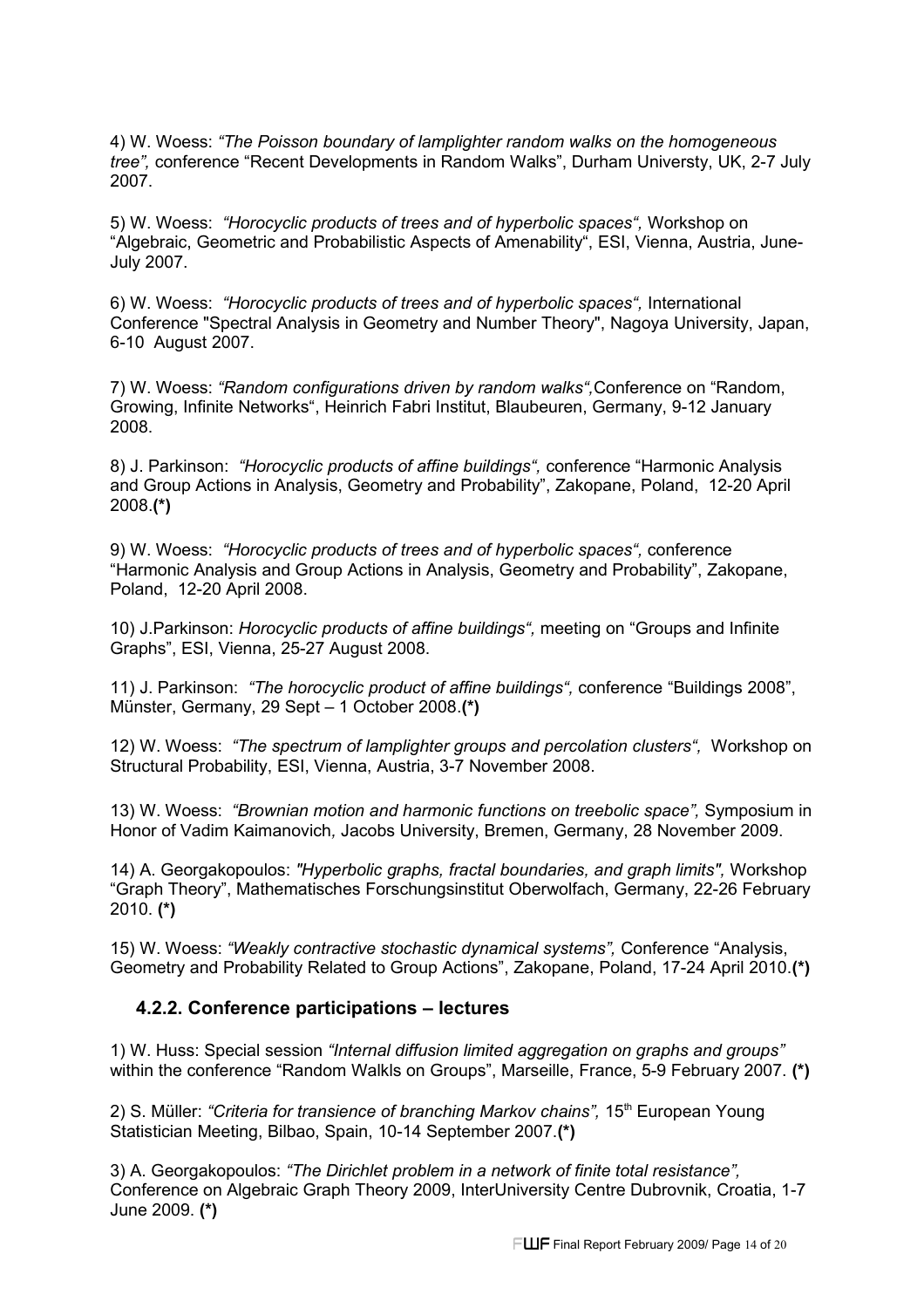4) A. Georgakopoulos: *"Uniqueness of currents in a network of finite total resistance",* Workshop on "Boundaries", TU Graz, 29 June – 4 July 2009.

5) A. Georgakopoulos:*"Every rayless graph has an unfriendly partition",* EuroComb09, Bordeaux, France, 7-11 September 2009. **(\*)**

6) W. Woess: *"Context-free pairs of groups",* lecture, Conference on Algebraic Graph Theory 2009, InterUniversity Centre Dubrovnik, Croatia, 1-7 June 2009.

7) W. Woess: *"Brownian motion and harmonic functions on treebolic space",* lecture,ÖMG – DMV Congress*,* TU Graz, Austria, 21-25 September 2009.

#### **4.2.3. Conference participations -– posters**

1) W. Huss: poster presentation at the conference "Recent Developments in Random Walks", Durham Universty, UK, 2-7 July 2007.**(\*)**

2) S. Müller: poster presentation at the conference "Recent Developments in Random Walks", Durham Universty, UK, 2-7 July 2007.**(\*)**

3) W. Huss: Poster presentation at the meeting on "Groups and Infinite Graphs", ESI, Vienna, 25-27 August 2008.**(\*)**

4) A. Georgakopoulos:Poster presentation at the 24th Ljubljana-Leoben Seminar, Leoben, 24-25 April 2009.**(\*)**

5) A. Georgakopoulos:Poster presentation at the "Alp-Workshop", St. Kathrein, 5-6 July 2009.

#### **4.2.4. Conference participations without lectures or posters**

1) W. Huss: Workshop on **"**Sandpile models and related fields", EURANDOM, Eindhoven, the Netherlands, 10-13 September 2007.

2) J. Parkinson: Meeting on "Buildings :Interactions with Algebra and Geometry, Oberwolfach, Germany, 20-26 January 2008.**(\*)**

3) W. Woess: Member of the scientific committee, meeting on "Groups and Infinite Graphs", ESI, Vienna, 25-27 August 2008.

4) A. Georgakopoulos: Symposium in Honor of Vadim Kaimanovich*,* Jacobs University, Bremen, Germany, 28 November 2009.**(\*)**

5) A. Georgakopoulos: Conference in honour of Endre Szemeredi, Budapest, 2-7 August 2010.

6) W. Woess: Workshop "Graph Theory", Mathematisches Forschungsinstitut Oberwolfach, Germany, 22 -26 February 2010.

7) A. Georgakopoulos: Symposium "Diskrete Mathematik" der Fachgruppe Diskrete Mathematik der DMV, ESI, Vienna, Austria, 14-15 May 2010.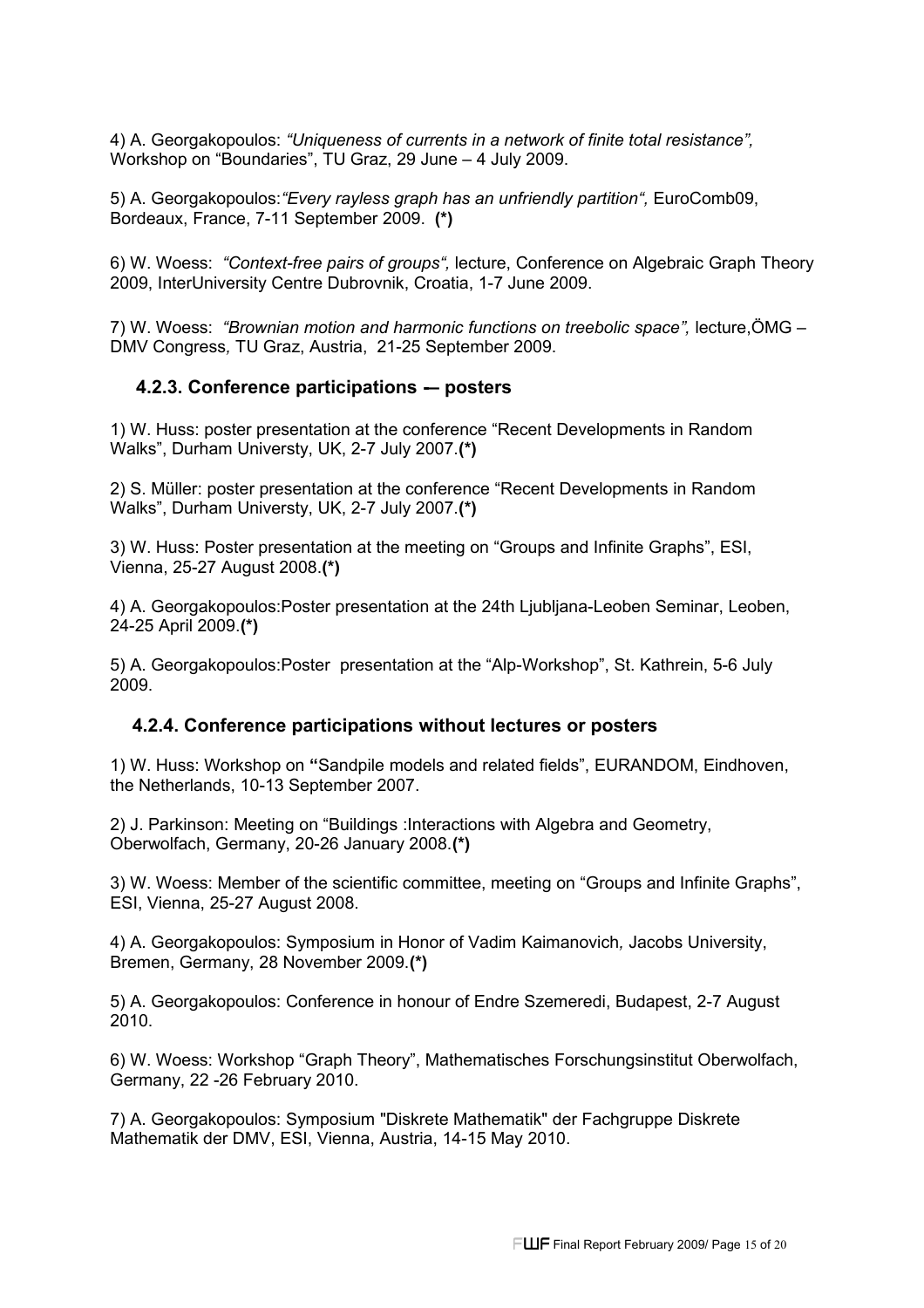## **List 4.3. Development of collaborations**

FWF guidelines: Indication of the most important collaborations (maximum 5), that took place (initiated or continued) in collaboration please give the name of the collaboration partner (name, title, institution) and a few words about the scientific content. Please also assign one of the following **categories** to each collaboration:

|  | Nature                   | (national);<br>N<br>Е<br>(European);<br>(other international cooperation)                                                                                                                                                                                                                                                                                   |
|--|--------------------------|-------------------------------------------------------------------------------------------------------------------------------------------------------------------------------------------------------------------------------------------------------------------------------------------------------------------------------------------------------------|
|  | Extent<br>E1<br>E2<br>E3 | low (e.g. no joint publications but mention in acknowledgements or similar);<br>medium (collaboration e.g. with occasional joint publications, exchange of<br>materials or similar but no longer-term exchange of personnel);<br>high (extensive collaboration with mutual hosting of group members<br>for research stays, regular joint publications etc.) |
|  | Discipline               | within the discipline<br>D<br>transdisciplinary                                                                                                                                                                                                                                                                                                             |
|  |                          |                                                                                                                                                                                                                                                                                                                                                             |

| N | Е              | D | Collaboration partner / content of the collaboration                 |
|---|----------------|---|----------------------------------------------------------------------|
|   | E2             | D | Laurent SALOFF-COSTE<br>Title: Prof.<br>1) Name:                     |
|   |                |   | <b>Institution: Cornell University</b>                               |
|   |                |   | Content: Brownian motion on strip complexes                          |
|   | E <sub>2</sub> | D | Sara BROFFERIO<br>Title: Dr.<br>2) Name:                             |
|   |                |   | Institution: Univ. Paris - Orsay                                     |
|   |                |   | Content: Internal aggregation; Brownian motion on $Sol(p,q)$         |
|   | E2             | D | Laurent BARTHOLDI<br>Title: Prof.<br>3) Name:                        |
|   |                |   | Institution: Univ. Göttingen                                         |
|   |                |   | Content: Spectra of horocyclic products of affine buildings          |
|   | E <sub>2</sub> | D | Donald CARTWRIGHT<br><b>Title: Reader</b><br>4) Name:                |
|   |                |   | <b>Institution: University of Sydney</b>                             |
|   |                |   | Content: Affine buildings, spectral theory                           |
|   | E2             | D | Title: Prof. & Canadian Research<br>Vadim A. KAIMANOVICH<br>5) Name: |
|   |                |   | Chair                                                                |
|   |                |   | Institution: now Univ. of Ottawa, previously Bremen                  |
|   |                |   | Content: boundary theory and harmonic functions                      |

## **List 4.4 PhD theses / diploma theses**

with an indication of the status (in progress / completed)

## **4.4.1. PhD Theses**

The following PhD thesis ist the direct outcome of the employment of W. Huss within the project.

1) Wilfried Huss: *Internal Aggregation Models.* PhD Thesis, TU Graz, completed in 2010.

The work on the following theses was not funded by the project, but the authors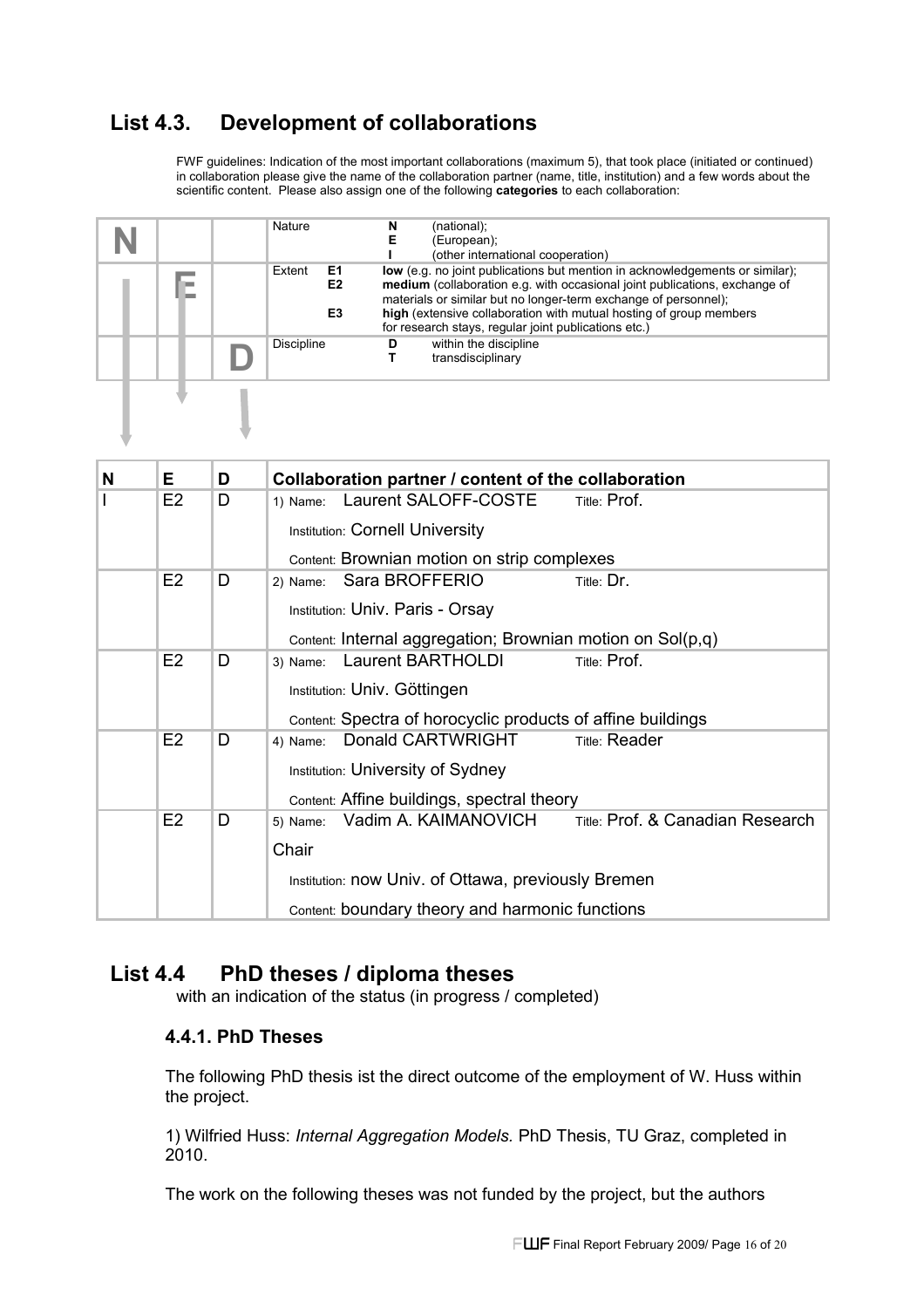profited scientifically from the strong interaction with the project as well as in the entire research group.

2) Lorenz Gilch: *Rate of Escape of Random Walks.*. TU Graz, completed in 2007.

3) Ecaterina Sava: *Lamplighter Random Walks and Entropy Sensitivity of Languages.* TU Graz, completed in 2007.

4) Christoph Temmel: K-independent percolation on trees / Shearer's measure and stochastic domination. (Working title). TU Graz – Univ. Marseille, in progress.

5) Elisabetta Candellero: *Random Walks and Branching Random Walks on Free Products of Groups.* (Working title). TU Graz, in progress.

6) Tetiana Boiko: *Superharmonic functions on trees and on the hyperbolic plane*  (Working title). TU Graz, in progress.

#### **4.4.2. Diploma Theses**

The work on the following theses was not funded by the project, but the authors profited scientifically from the strong interaction with the project as well as in the entire research group.

1) Elisabetta Candellero: Branching Random Walks on Homogeneous Trees. Univ. Torino, 2007 (prepared during an Ersamus exchange stay at TU Graz).

2) Florian Lehner: *The Line Graph of Every Locally Finite 6-Edge-Connected Graph with Finitely Many Ends is Hamiltonian.* TU Graz, completed in 2011. (Remark: this benefitted strongly from the project PostDoc A. Georgakopoulos.)

3) Larissa Stoiser: *Comparison of Quasi-Monte Carlo and Markov Chain Monte Carlo Methods.* (Working title). TU Graz, in progress.

## **List 4.5 Effects of the project regarding the scientific field**

#### **4.5.1. Organization of scientific events**

The following international conferences were not directly funded by the project but had strong and direct scientific interaction with it.

● International Workshop on "Boundaries". June 29 - July 4, 2009, TU Graz. Funded by EU and TU Graz. Webpage: http://www.math.tugraz.at/mathc/boundaries09/

● "Alp Workshop". July 4-5, 2009, St. Kathrein am Offenegg, Austria. Funded by the FWF project of Dr. F. Sobieczky. Webpage:  [http://www.math .](http://www.math.tugraz.at/mathc/boundaries09/)tu-graz.ac.at/alp-workshop/index.html

● Short Workshop on "Analytic Enumeration Methods in Combinatorics, Probability and Number Theory". May 27-28, TU Graz. Funded by the FWF Doctoral Program (DK) "Discrete Mathematics" and by the Austrian Math. Society. Webpage: https://www.math.tugraz.at/discrete/index.php?link=events&link2=workshop\_may2010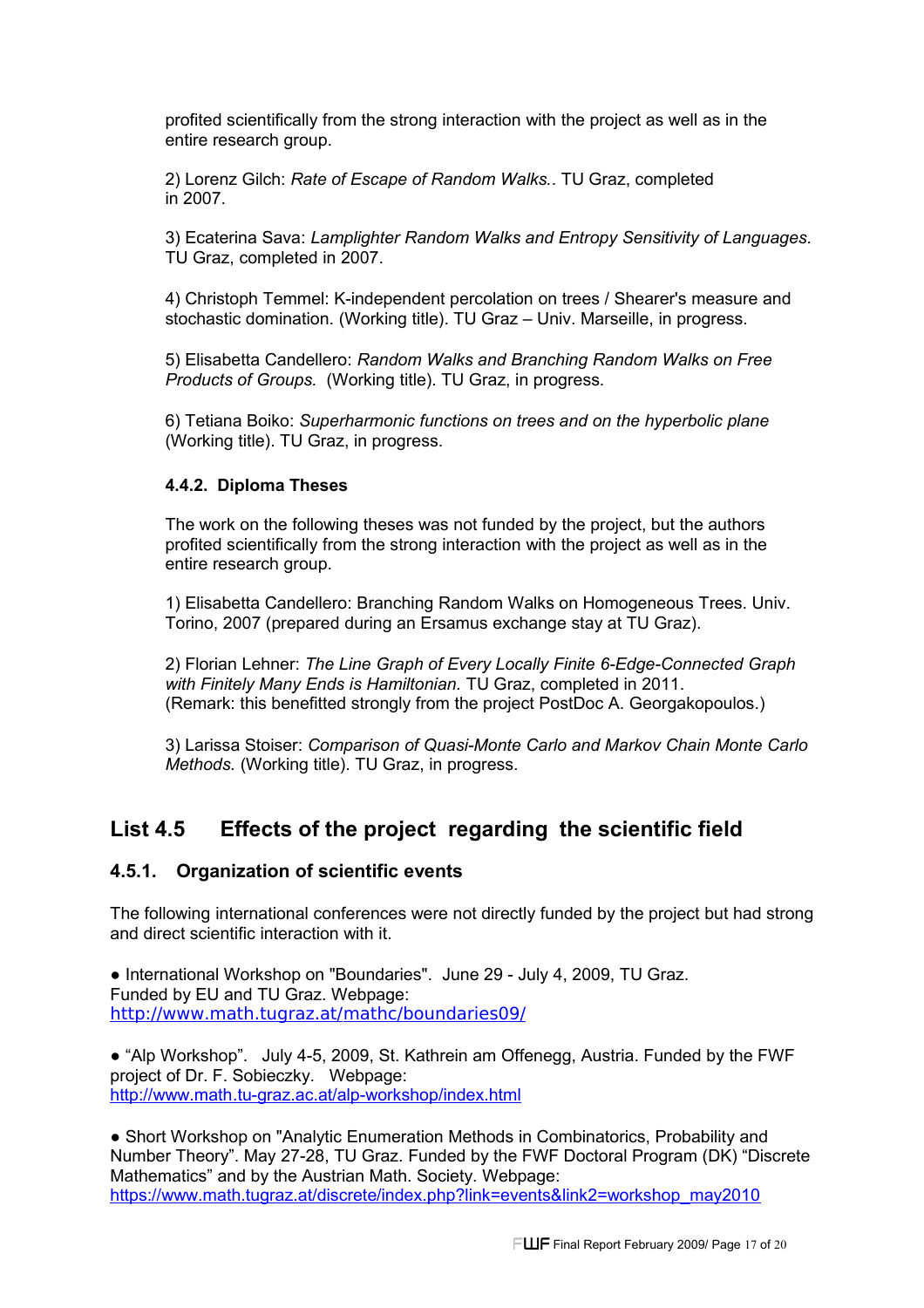● Spring school in "Discrete Probability, Ergodic Theory and Combinatorics". April 4 - 15, 2011, Graz. Funded by the TU Graz, the European Science Foundation, the FWF Doctoral Program (DK) "Discrete Mathematics" and by the Austrian Math. Society. Webpage: https://www.math.tugraz.at/discrete/index.php?link=events&link2=spring\_school2011

#### **4.5.2. Information on results relevant to commercial applications**

This is quite untypical for basic mathematical research.

### **4.5.3. Relevance of the project in the organization of the relevant scientific discipline**

The project has played a major role in establishing a vibrant research group at the instititute of TU Graz where it was hosted. This has favourably contributed to the standing of Mathematics within the Austrian region of Styria. See also the statement on the overall impact of this project in Section 2.3.

## **List 4.6. Applications for follow-up projects**

with an indication of the status (submitted / approved) and the funding organization.

## **4.6.1. Applications for follow-up projects**

FWF projects; with an indication of the project type, e.g. stand-alone project, NFN, SFB, WK, fellowship, contribution to a stand-alone publication:

1) Direct follow-up project: "*Hyperbolic Structures in Stochastics, Graph Theory, and Topology",* project number P24028-N18, submitted in April, 2011.

The following is not a direct follow-up but parallel to the final phase of the current project.

2) FWF DK-plus *"Discrete Mathematics",* Doctoral program W1230. W. Woess is the speaker. The program is running since May, 2010. It is mentioned here because of its importance for the present project and its follow-up. Webpage: https://www.math.tugraz.at/discrete/

## **4.6.2 Applications for follow-up projects**

(International projects; eg. ERA project, ESF)

1) DFG (Deutsche Forschungsgemeinschaft) individual fellowship of Sebastian MÜLLER at the same host institute, subsequent to his collaboration within the present project, in the period 1/10/2007 – 30/9/2009.

2) Subsequently, MÜLLER obtained a Marie Curie fellowship at Univ. Marseille (recently concluded).

## **4.6.3 Other projects**

There were, resp. are other national and international projects which were, resp are strongly linked scientifically with the present one, although not to be considered as "follow-up".

1) DocFforte PhD grant (Austrian Academy of Sciences) of Elisabetta CANDELLERO, since 01/04/2010.

2) ESF (European Science Foundation) research network "RGLIS - Random Geometry of Large Interacting Systems and Statistical Physics", since June 2010. W. Woess is a member of the steering committee.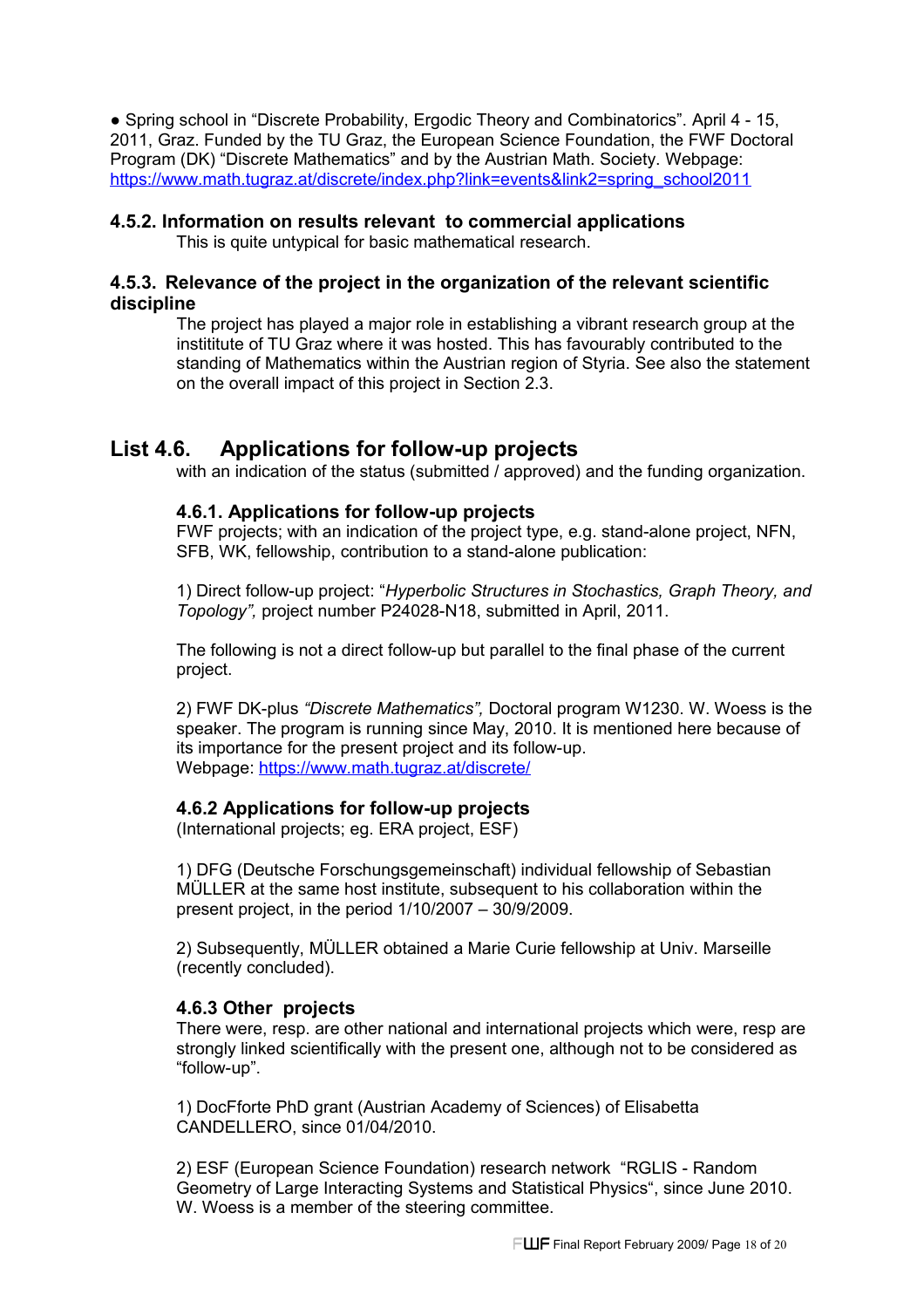# **5. Zusammenarbeit mit dem FWF**

Bewertung von Aspekten der Zusammenarbeit mit dem FWF:

#### **Skala**

- **-2** sehr unzufriedenstellend,
- **-1** unzufriedenstellend;
- **0** angemessen;
- **+1** zufriedenstellend;
- **+2** sehr zufriedenstellend.

## **X** nicht beansprucht

#### **Regelwerk**

(Richtlinien für Programm, Antrag, Verwendung, Bericht) **Wertung**

| Antragsrichtlinien | Umfang            |  |
|--------------------|-------------------|--|
|                    | Übersichtlichkeit |  |
|                    | Verständlichkeit  |  |

**Verfahren** (Einreichung, Begutachtung, Entscheidung)

| Beratung             |   |
|----------------------|---|
|                      |   |
| Dauer des Verfahrens |   |
|                      | л |
| Transparenz          |   |

#### **Projektbegleitung**

| <b>Beratung</b> | Verfügbarkeit    |  |
|-----------------|------------------|--|
|                 |                  |  |
|                 | Ausführlichkeit  |  |
|                 |                  |  |
|                 | Verständlichkeit |  |
|                 |                  |  |

| Durchführung Finanzverkehr                          |  |
|-----------------------------------------------------|--|
| (Überweisungen, Gerätebeschaffungen, Personalwesen) |  |

#### **Berichtswesen/ Prüfung/ Verwertung**

| Aufwand                                                | 0 |
|--------------------------------------------------------|---|
| Transparenz                                            | 2 |
| Unterstützung bei<br>Öffentlichkeitsarbeit/ Verwertung | x |